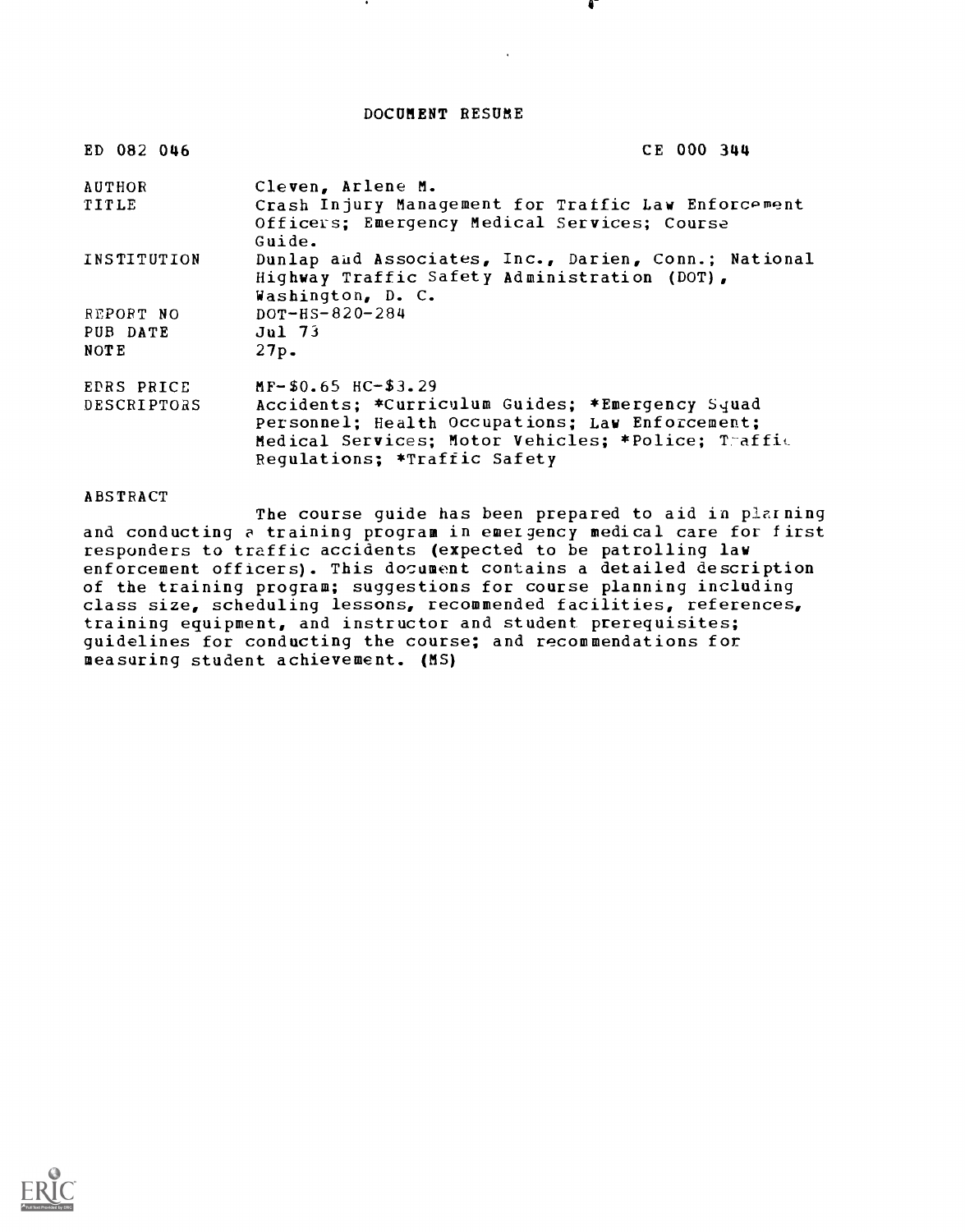# emergency medical services crash injury  $\stackrel{\sim}{\approx}$  management Copy LT, for traffic law enforcement officers course guide

 $1 - 0.01$ 1973

r

U.S. Department of Transportation National Highway Traffic Safety Administration

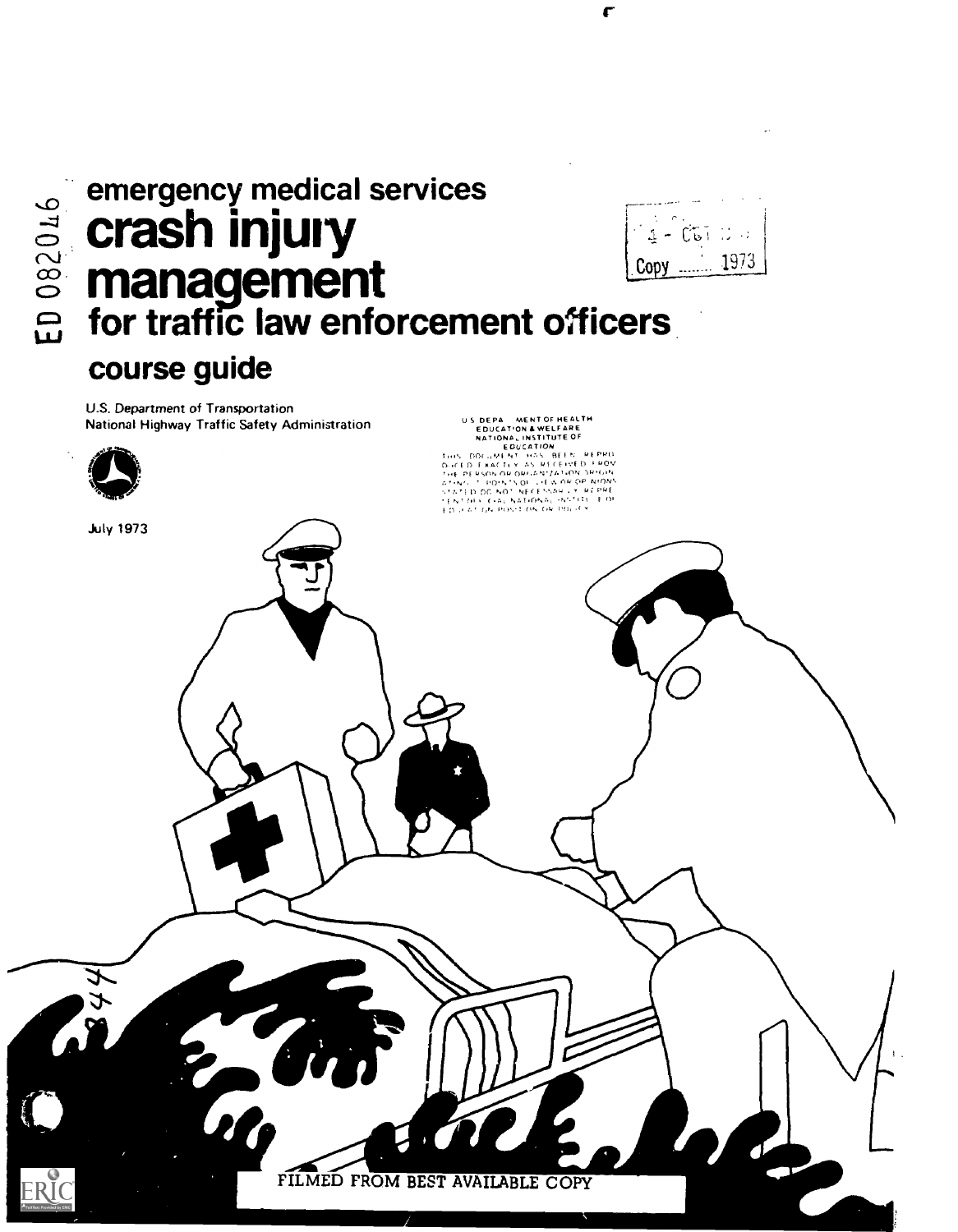# E emergency medical services crash injury management for traffic law enforcement officers

course guide



U.S. Department of Transportation National Highway Traffic Safety Administration Washington, D.C. 20590

July 1973

 $\overline{\mathcal{X}}$  $\mathcal{L}$  $\omega$  $\mathbb{R}^2$  $\mathcal{O}$  $\overline{\mathcal{O}}$  $\mathcal{O}$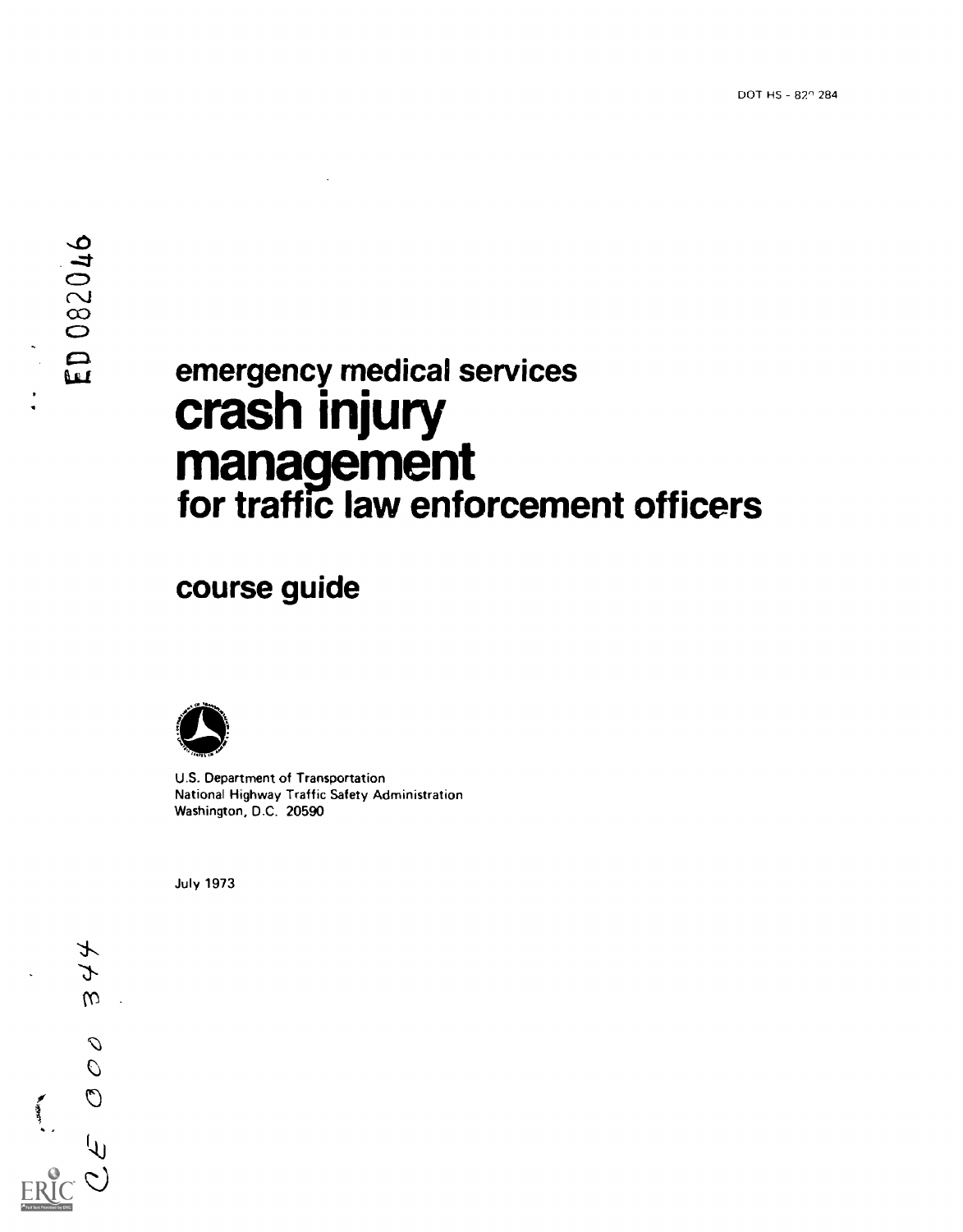# FOREWORD

As part of its continuing efforts to improve the safety of the motorist on the nation's highways and roads, the National Highway Traffic Safety Administration recognized the need to develop a standardized approach for providing training in emergency medical care for first responders to traffic accidents. The contract directed that the course be modeled on the 81-hour "Basic Training Program for Emergency Medical Technician- -Ambulance" recently developed by Dunlap and Associates, Inc., for the U. S. Department of Transportation.<sup>1</sup>

The basic working documents produced for the program are the Course Guide, designed to be used by the training administrator as the basic planning document for the course, the Instructor's Lesson Plans, prepared to assist the instructor in conducting each lesson, and the Student Study Guide, designed as a workbook to assist the student in reviewing materials presented in class. Li addition, a Final Report describes the development of the training course and course documents.

Dr. Aaron Adams of the National Highway Traffic Safety Administration served as Contract Technical Manager. Mr. Frederick J. Lewis of the Rescue and Emergency Medical Services Division and Mr. Martin M. Puncke of the Traffic Regulations andAdjudication Division served as project advisors. The project was directed by Miss Arlene M. Cleven of Dunlap and Associates, Inc., who prepared all course documents. Mr. Joseph T. Fucigna, Executive Vice President of the Corporation, served as responsible corporate officer.

Dunlap and Associates, Inc. , is indebted to the following individuals who provided critical technical reviews of draft course materials:

Dr. Edward A. Rem, Director of Emergency Medical Services, Norwalk Hospital, Norwalk, Connecticut, and the Course Coordinator for the pilot test of the "Basic Training Program for Emergency Medical Technician--Ambulance."

<sup>1</sup>U.S. Department of Transportation, National Highway Traffic Safety Administration. Basic Training Program for Emergency Medical Technician--Ambulance. Washington, D. C.: U.S. Government Printing Office, No. TD-2.208:EM 3 (Concepts and Recommendations, October 1969), No. TD -2. 208: EM 3/2 (Course Guide and Course Coordinator Orientation Program, October 1969), and No. TD-2.208:EM 3/3 (Instructor's Lesson Plans, February 1970).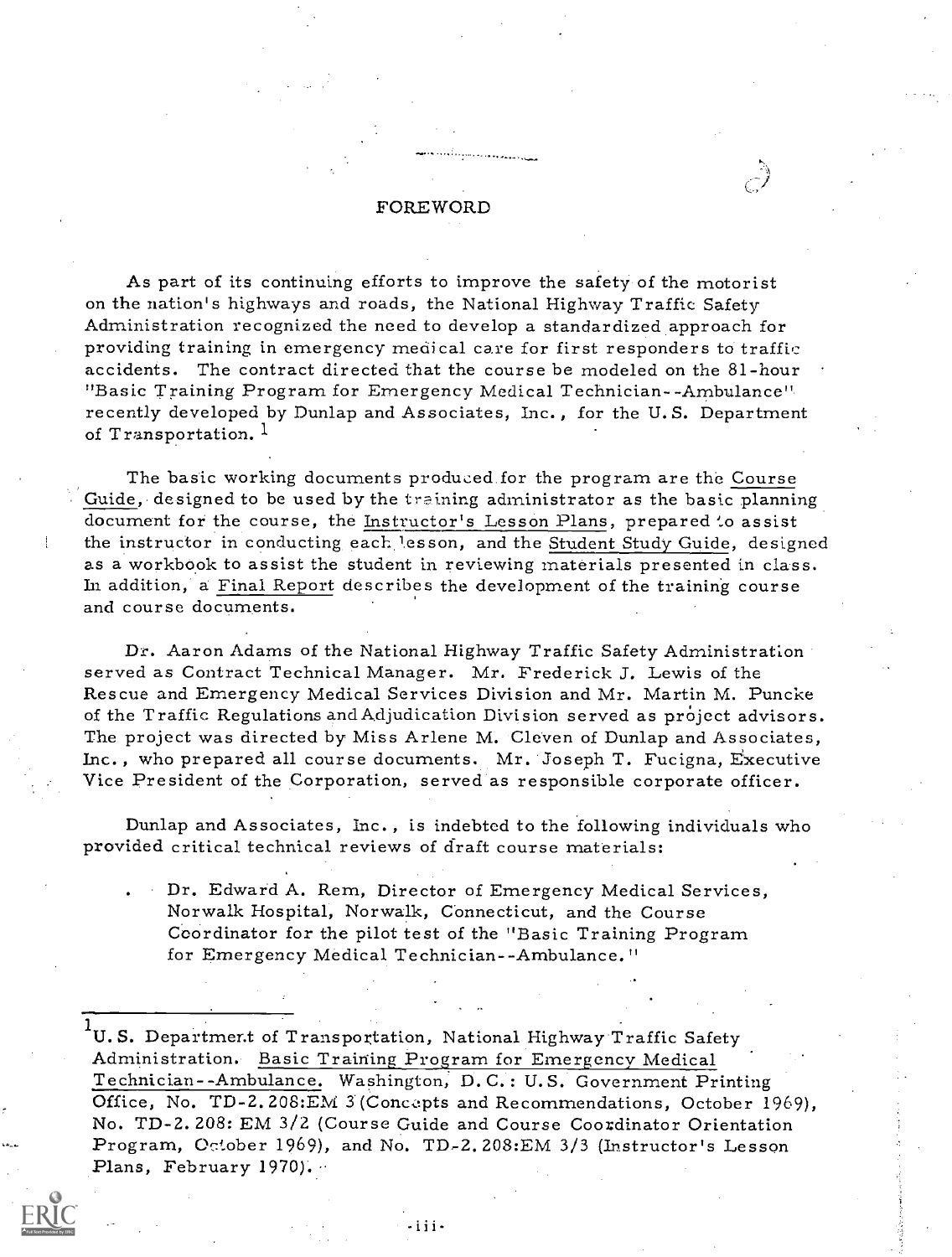Dr. Charles A. 'Rockwood, Jr., Professor and Chairman of Orthopaedics, University of Texas Medical School at San Antonio, and Chairman of the Committee on Non-Physician Education, American Academy of Orthopaedic Surgeons.

Dr. George W. Hyatt, Professor of Surgery (Orthopaedics) and Chief of Orthopaedics, Georgetown University Medical Center, and Chairman of the Committee on Injuries, American Academy of Orthopiedic Surgeons.

Mr, Laurence M. Ford, Director of Fire Training Programs, Hartford State Technical College, Hartford, Connecticut.

We are particularly grateful to the Department of Police Service of New Haven, Connecticut, for providing the equipment, facilities, instructors and students for the pilot test of the course. Dr. Martin L. Piccirillo, Director of Training and Education, served as the training administrator. Able instruction and critical review of course materials were provided by the two course instructors: Sergeant MichaelN. Tullo and Patrolman Joseph R. Polio. The cooperation and critical comments received from the eight students in the pilot program gegratefully acknowledged. These students were: Patrolmen Robert L. Coffey, James T. Conners, Thomas J. Farrell, Theodis Fenn, Sr., Thomas H. O'Donnell, Dean B. Runlett, Theodore R. Wilkins, and Edward N.. Woods.

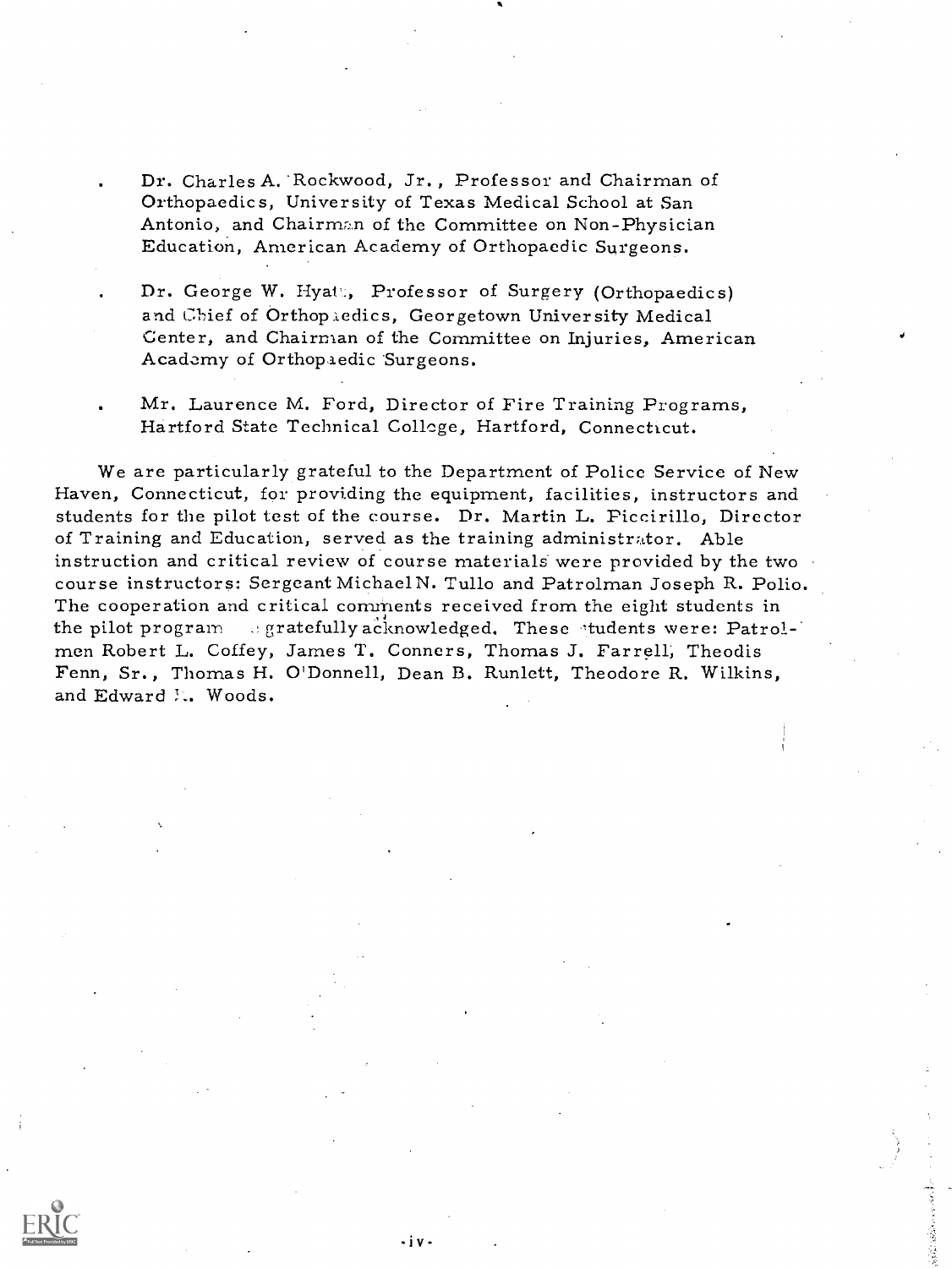# TABLE OF CONTENTS

| PURPOSE OF THE GUIDE                                                                                                                    | 1                                |
|-----------------------------------------------------------------------------------------------------------------------------------------|----------------------------------|
| OBJECTIVES AND SCOPE OF THE COURSE                                                                                                      | 1                                |
| EQUIPMENT COVERAGE                                                                                                                      | $\mathbf{3}$                     |
| COURSE CONTENT                                                                                                                          | 3                                |
| COURSE PLANNING CONSIDERATIONS                                                                                                          | 12                               |
| Class Size<br>Course Scheduling<br>Facilities<br>Training Equipment and Materials<br>Instructor Qualifications<br>Student Prerequisites | 12<br>13<br>16<br>16<br>18<br>18 |
| REFERENCES                                                                                                                              | 19                               |
| STUDENT STUDY GUIDE                                                                                                                     | 19                               |
| USING THE LESSON PLANS                                                                                                                  | 19                               |
| MEASUREMENT OF STUDENT ACHIEVEMENT                                                                                                      | 20                               |
| APPENDIX. REFERENCES                                                                                                                    | 21                               |

-v-

 $\int$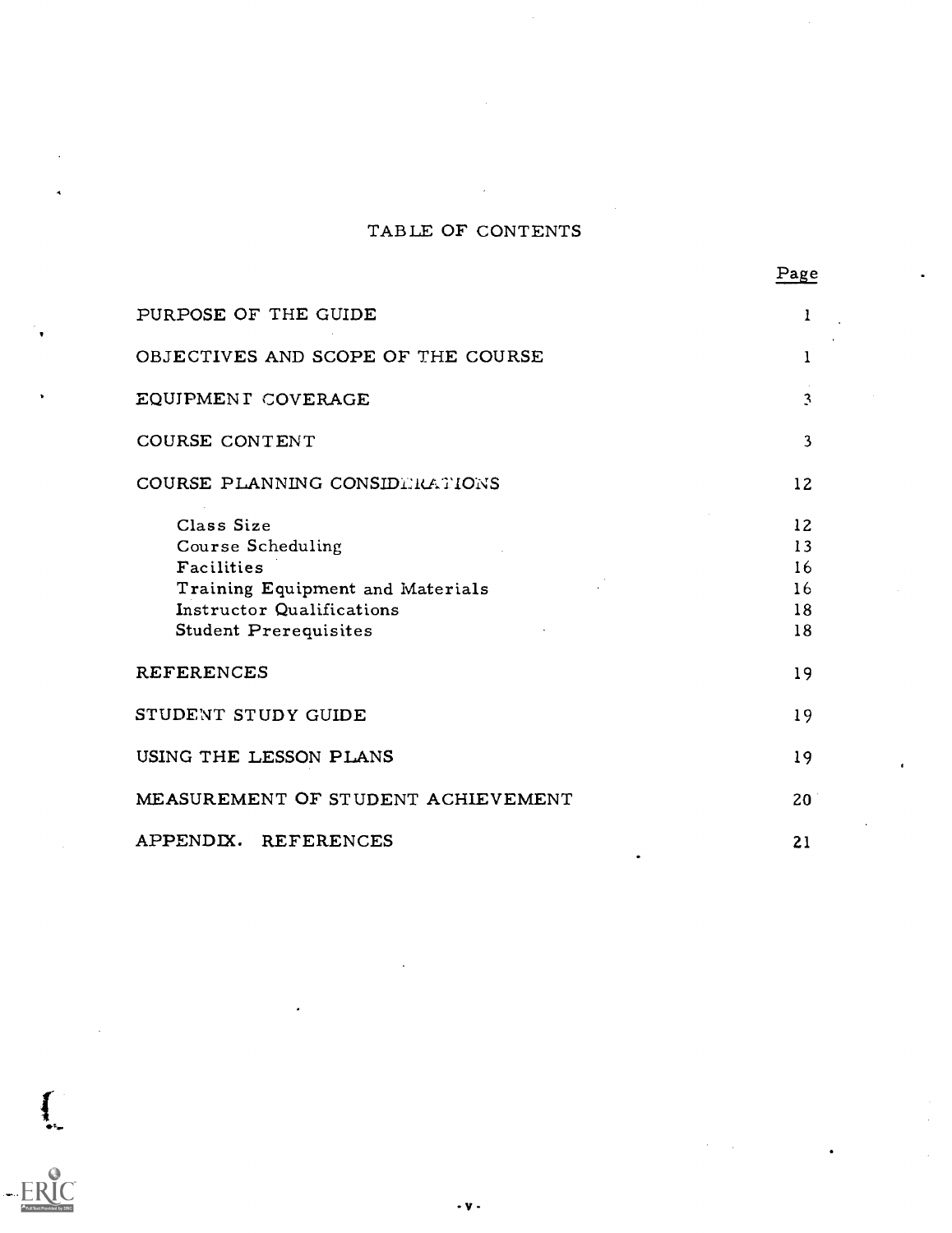# CRASH INJURY MANAGEMENT

#### COURSE GUIDE

#### Purpose of the Guide

This Course Guide has been prepared to aid in planning and conducting a training program in emergency medical care for first responders to traffic accidents. In most cases, it is expected that the first official at the scene will be a law enforcement officer who is patrolling the roadway in a radio-equipped car. This document contains a detailed description of the training program; suggestions for course planning including class size, scheduling lessons, recommended facilities, references, training equipment, and instructor and student prerequisites; guidelines for conducting the course; and recommendations for measuring student achievement.

The Course Guide, therefore, has been designed to be used by the training administrator as the basic planning document for the crash injury management course. Two other documents complete the training package:

- Instructor's Lesson Plans--This document has been designed to be used by the course instructor. It defines the content of the training program and contains a compilation of lessons. For each lesson are specified the training objectives, suggested training aids and a detailed lesson outline.
- Student Study Guide--This document has been designed as a student workbook. It includes the training objectives for each lesson and a set of review exercises as appropriate. It was designed to assist the student in reviewing and reinforcing information presented in the classroom.

#### Objectives and Scope of the Course

The objective of the course is to provide training in all aspects of emergency medical care required at the scene of a traffic accident. In defining the scope of the course, it is assumed that the rescuer is not an ambulance

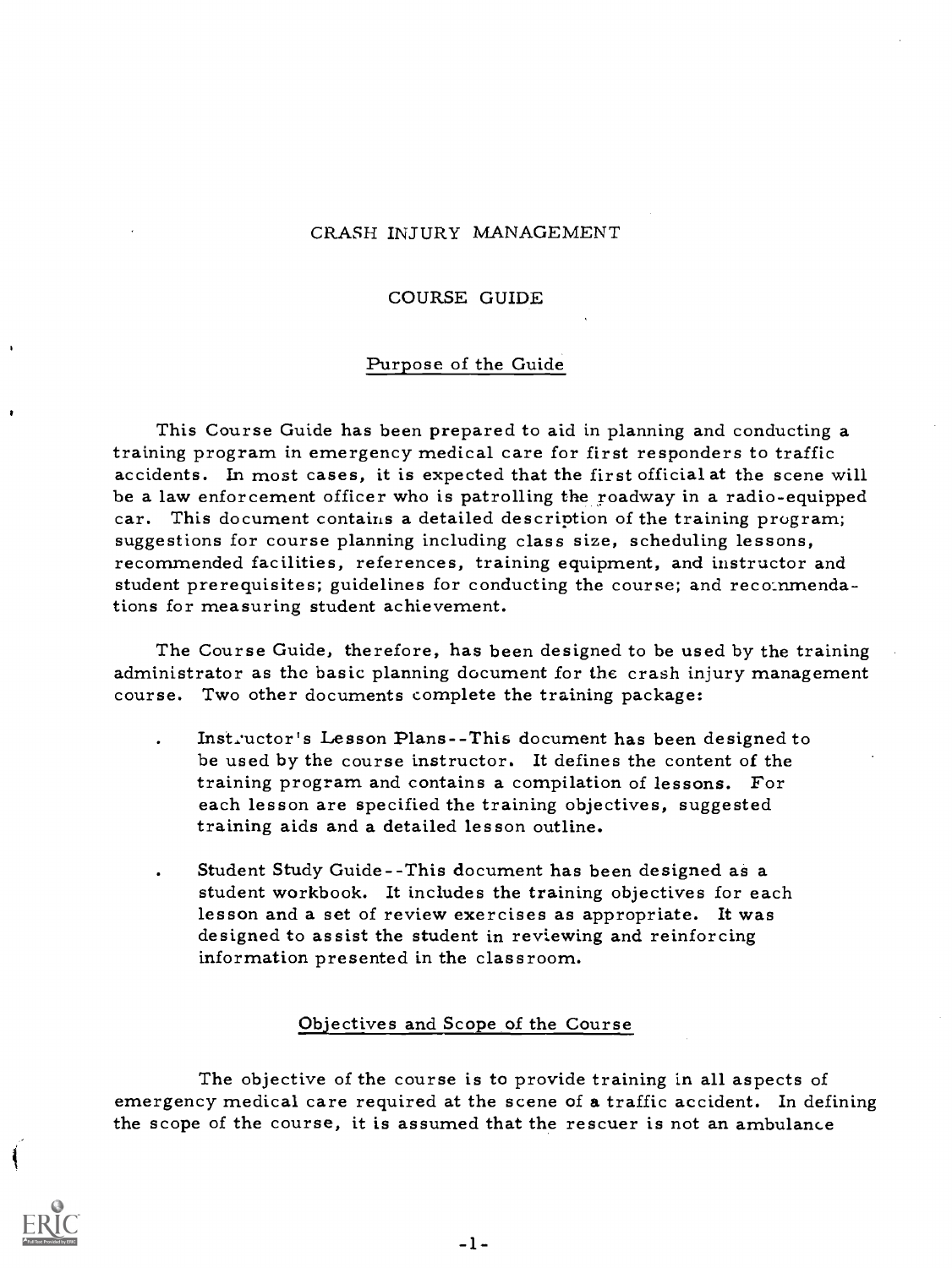emergency medical technician. However, since he is expected to be the first person at the scene of an accident, he should be thoroughly familiar with all procedures required for providing basic care to accident victims and removing them from the vehicle if necessary. It is further assumed that he will be traveling in a vehicle with limited space for emergency medical care equipment, no space for transporting a prone or supine patient, and only simple car tools and miscellaneous equipment (that is, it is not expected that he will have power equipment for extrication purposes).

With the preceding objective and limitations in mind, the scope of the course was defined as follows:

- Roles and responsibilities at the accident scene.
- Legal aspects relative to rendering emergency medical care.
- All life-threatening emergencies including airway care, pulmonary and cardiopulmonary resuscitation, control of bleeding, and prevention of shock.
- All crash-related injuries including wounds, fractures and burns..
- Illnesses or conditions that might cause or result from a crash, such as heart attack, stroke, diabetic coma, insulin shock, epileptic attack, emergency childbirth, and alcohol and drug abuse.
- Other emergencies that could be encountered in the rescuer's day-to-day activities, such as ingested poisons, bites and stings, and exposure to heat and cold.
- Patient examination, diagnosis and triage.
- Gaining access to patients using simple tools carried in a vehicle.
- Moving injured persons from vehicles or the roadway if movement is necessary or desirable.

The emphasis of the emergency care training and the majority of training time is devoted to the practical aspects of emergency care required at an accident scene. Therefore, approximately half of the course is devoted to the

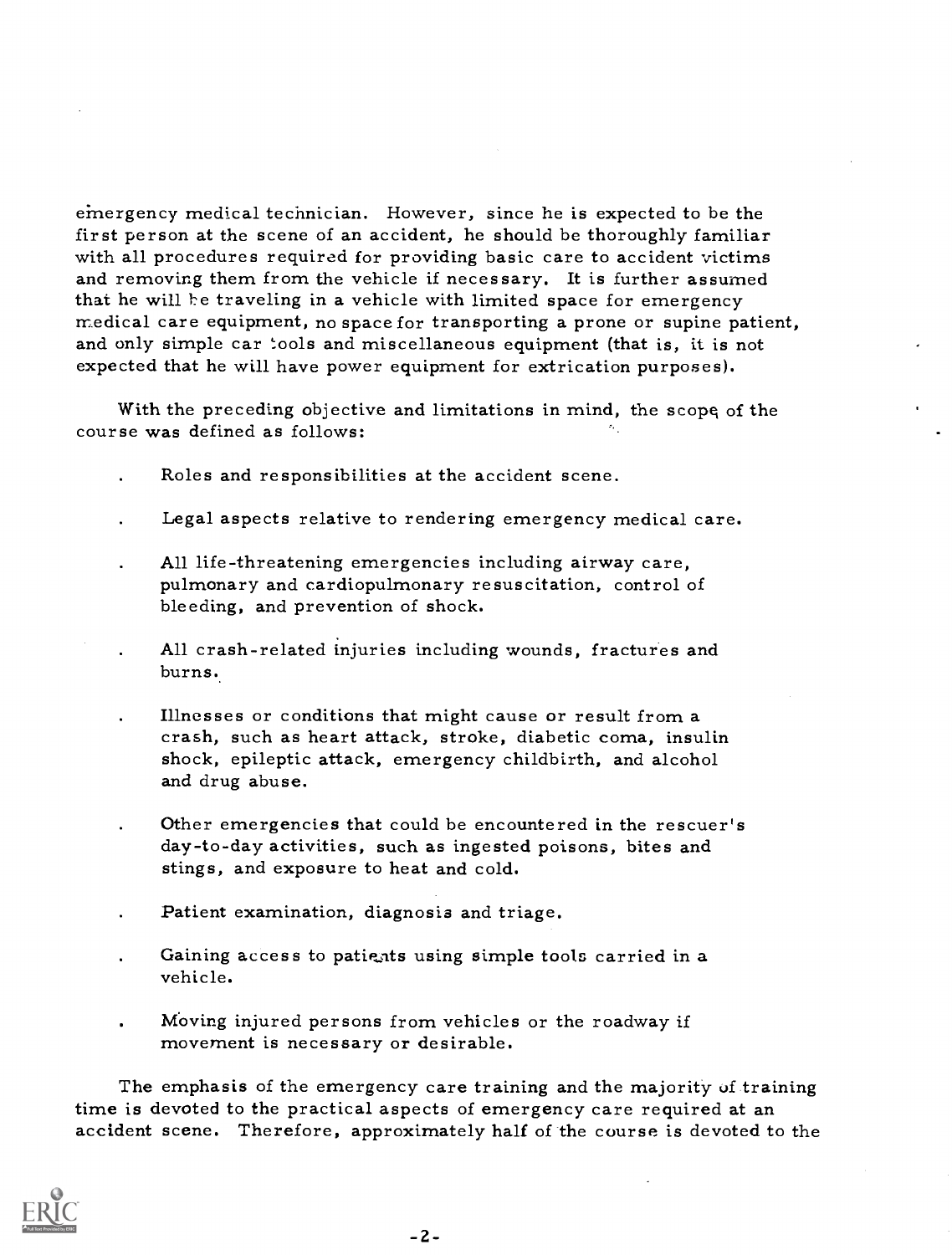practice of crash-related and life - threatening skills and the total course emphasis is on these topics. In addition to classroom practice, field training provides an opportunity to "package" patients in a vehicle and remove them from the vehicle if necessary.

#### Equipment Coverage

In terms of emergency medical care, it is assumed that the rescuer will have the following equipment and supplies and therefore training is provided in their use: dressings and bandages (triangular and self-adhering roller type), splints for upper and lower extremities, a short spine board or splint with associated neck and back supports and straps, an eye protector (cup or cone), and a blanket. Types of splints are not specified since they are expected to vary jurisdictionally. In addition, in the event that equipment is available in the jurisdiction, some training time is allotted to an instructor demonstration and student practice with airways, manually operated bag-mask resuscitators and oxygen equipment in order that students will be familiar with their design and use. If this last group of equipment is regularly available in all patrol cars of the jurisdiction, it would be advisable to add time to the course for more practice in its use.

The specification of emergency medical care equipment is in no way intended to limit the amount of equipment carried in the vehicle. Rather, it is intended to represent a reasonable minimum for the purposes of stabilizing patient conditions and saving lives at the scene of an accident. As stated previously, a basic assumption of course design is that the rescuer is not an ambulance emergency medical technician. The equipment selected for training is considered consistent with the rescuer's function of stabilizing the patient's condition until the ambulance arrives.

Just as the rescuer is not an emergency medical technician, he is also not a member of a rescue crew and therefore does not need detailed training<br>with extrication equipment. It is assumed that properly trained rescue crews<br>are available to him for these services. In terms of other equipment supplies, therefore, it is assumed that he will have only simple equipment<br>that he might use to gain access to the patient, such as a jack, tire iron, pliers, rope, gloves, screwdriver, hammer and knife.

# Course Content

The course consists of a minimum of 40 hours of classroom and field training. Each lesson requires between 1 and 3 hours for completion. The course may therefore be given one or more times per week in daytime or evening sessions or may he compressed into a time frame of one week.



ţ,

 $-3-$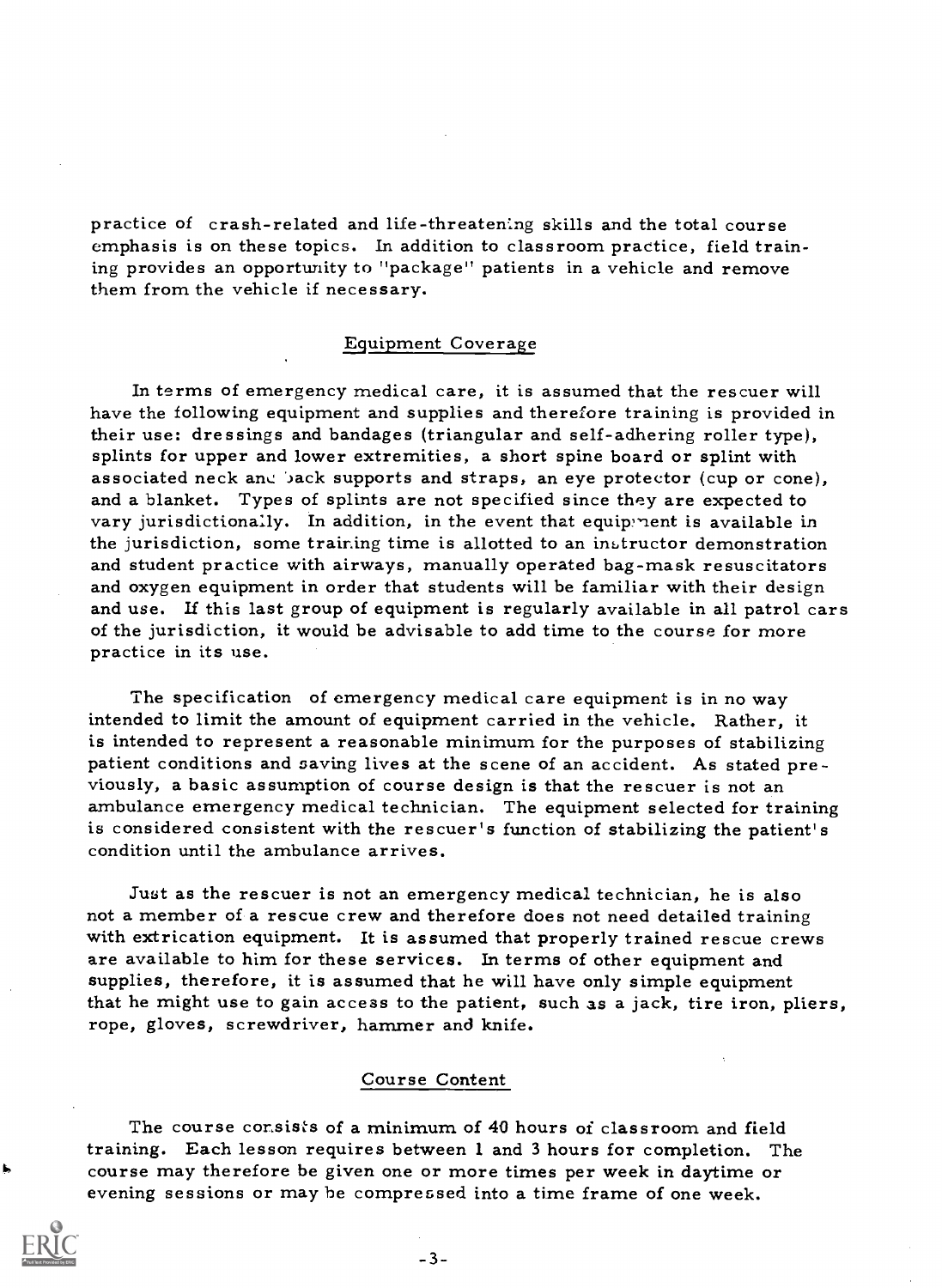Twenty lessons have been developed for the course. These include all technical lessons, field training and final written and practical examinations. The 20 lessons account for 36 hours of training course time. In addition, it is recommended that four 1-hour "Review and Discussion" lessons be interspersed in the training program. It is suggested that one "Review and Discussion" lesson be include i for each 8 hours of training time for the specific purpose of assuring that training course contents are being assimilated. The "Review and Discussion" lessons should be devoted to reviewing appropriate exercises given in the Student Study Guide.

The titles and times required for each of the 20 developed lessons and the four "Review and Discussion" lessons are given on the following page. The training objectives for each lesson are given below:

#### Lesson No.

1

# Title and Objectives

# Introduction to Crash Injury Management Training

Provide the student with sufficient information for him to:

- Understand course coverage, schedule and requirements.
- Define the rescuer's emergency care role and responsibilities and legal rights and responsibilities relative to emergency care.
- Introduce the student to the emergency care equipment which he will be trained to use.

2 Overview of the Human Body and Diagnostic Signs

Provide the student with a brief overview of the design of the body and the diagnostic signs with which he will be dealing in his emergency care work.

<sup>3</sup> Airway Care and Pulmonary Resuscitation

Provide the student with sufficient information for him to:

Describe the importance of oxygen to the body, particularly the brain.



.-4-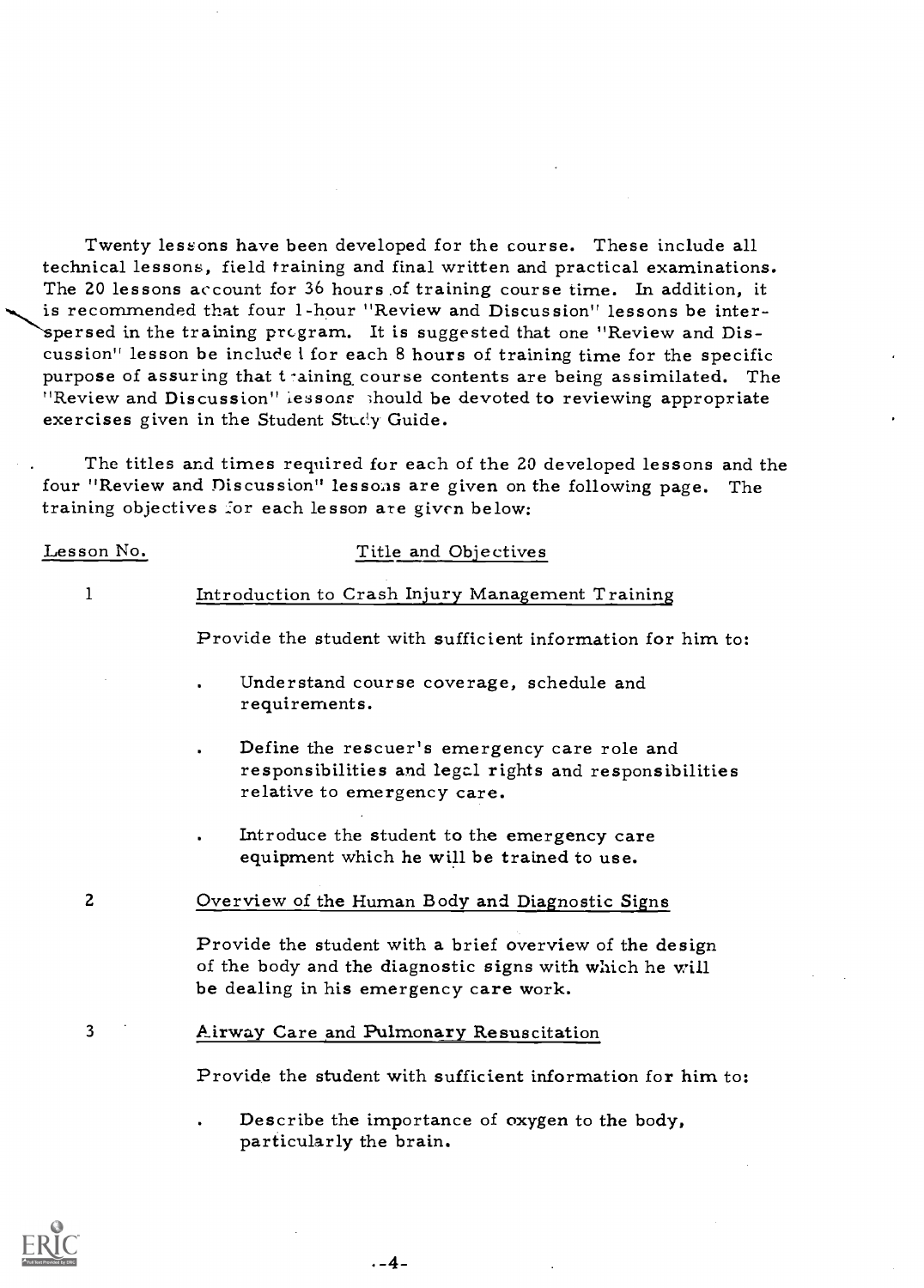# Titles and Times Required for Course Lessons

| Introductory material:<br>1.<br>Introduction to crash injury management training<br>I.<br>Overview of the hun.an body and diagnostic signs<br>$\mathbf{1}$<br>2.<br>Life threatening emergencies, wounds and fractures:<br>3.<br>Airway care and pulmonary resuscitation<br>$\boldsymbol{z}$<br>Cardiopulmonary resuscitation<br>3<br>4.<br>Shock, bleeding and injuries to soft tissues<br>5.<br>3<br>Fractures and dislocations of the extremities<br>3<br>6.<br>2<br>7.<br>Injuries to the skull, spine, chest and pelvis<br>Medical and environmental erner gencies:<br>8.<br>Heart attack, stroke, diabetes and epilepsy<br>1<br>9.<br>Poisons and drugs<br>1<br>Burns and exposure to heat and cold<br>10.<br>1<br>11.<br>Emergency childbirth<br>1<br>Patient access and handling:<br>12.<br>Gaining access to patients<br>1<br>13.<br>Moving patients<br>$\mathbf{1}$<br>Review, practice and examination:<br>Review and discussion (four 1-hour sessions) <sup>2</sup><br>4<br>$\mathbf 2$<br>Patient examination and triage<br>14.<br>$\mathbf{1}$<br>15.<br>Cardiopulmonary resuscitation practice<br>16.<br>The accident scene: A situational review<br>2<br>17.<br>3<br>Field training I<br>18.<br>3<br>Field training II<br>$\overline{c}$<br>Final written examination<br>19.<br>$\overline{2}$<br>20.<br>Final practical examination<br>40 hours<br>Total | Lesson Number and Title | Time (Hrs |
|---------------------------------------------------------------------------------------------------------------------------------------------------------------------------------------------------------------------------------------------------------------------------------------------------------------------------------------------------------------------------------------------------------------------------------------------------------------------------------------------------------------------------------------------------------------------------------------------------------------------------------------------------------------------------------------------------------------------------------------------------------------------------------------------------------------------------------------------------------------------------------------------------------------------------------------------------------------------------------------------------------------------------------------------------------------------------------------------------------------------------------------------------------------------------------------------------------------------------------------------------------------------------------------------------------------------------------------------------------------------------|-------------------------|-----------|
|                                                                                                                                                                                                                                                                                                                                                                                                                                                                                                                                                                                                                                                                                                                                                                                                                                                                                                                                                                                                                                                                                                                                                                                                                                                                                                                                                                           |                         |           |
|                                                                                                                                                                                                                                                                                                                                                                                                                                                                                                                                                                                                                                                                                                                                                                                                                                                                                                                                                                                                                                                                                                                                                                                                                                                                                                                                                                           |                         |           |
|                                                                                                                                                                                                                                                                                                                                                                                                                                                                                                                                                                                                                                                                                                                                                                                                                                                                                                                                                                                                                                                                                                                                                                                                                                                                                                                                                                           |                         |           |
|                                                                                                                                                                                                                                                                                                                                                                                                                                                                                                                                                                                                                                                                                                                                                                                                                                                                                                                                                                                                                                                                                                                                                                                                                                                                                                                                                                           |                         |           |
|                                                                                                                                                                                                                                                                                                                                                                                                                                                                                                                                                                                                                                                                                                                                                                                                                                                                                                                                                                                                                                                                                                                                                                                                                                                                                                                                                                           |                         |           |
|                                                                                                                                                                                                                                                                                                                                                                                                                                                                                                                                                                                                                                                                                                                                                                                                                                                                                                                                                                                                                                                                                                                                                                                                                                                                                                                                                                           |                         |           |
|                                                                                                                                                                                                                                                                                                                                                                                                                                                                                                                                                                                                                                                                                                                                                                                                                                                                                                                                                                                                                                                                                                                                                                                                                                                                                                                                                                           |                         |           |
|                                                                                                                                                                                                                                                                                                                                                                                                                                                                                                                                                                                                                                                                                                                                                                                                                                                                                                                                                                                                                                                                                                                                                                                                                                                                                                                                                                           |                         |           |
|                                                                                                                                                                                                                                                                                                                                                                                                                                                                                                                                                                                                                                                                                                                                                                                                                                                                                                                                                                                                                                                                                                                                                                                                                                                                                                                                                                           |                         |           |
|                                                                                                                                                                                                                                                                                                                                                                                                                                                                                                                                                                                                                                                                                                                                                                                                                                                                                                                                                                                                                                                                                                                                                                                                                                                                                                                                                                           |                         |           |
|                                                                                                                                                                                                                                                                                                                                                                                                                                                                                                                                                                                                                                                                                                                                                                                                                                                                                                                                                                                                                                                                                                                                                                                                                                                                                                                                                                           |                         |           |
|                                                                                                                                                                                                                                                                                                                                                                                                                                                                                                                                                                                                                                                                                                                                                                                                                                                                                                                                                                                                                                                                                                                                                                                                                                                                                                                                                                           |                         |           |
|                                                                                                                                                                                                                                                                                                                                                                                                                                                                                                                                                                                                                                                                                                                                                                                                                                                                                                                                                                                                                                                                                                                                                                                                                                                                                                                                                                           |                         |           |
|                                                                                                                                                                                                                                                                                                                                                                                                                                                                                                                                                                                                                                                                                                                                                                                                                                                                                                                                                                                                                                                                                                                                                                                                                                                                                                                                                                           |                         |           |
|                                                                                                                                                                                                                                                                                                                                                                                                                                                                                                                                                                                                                                                                                                                                                                                                                                                                                                                                                                                                                                                                                                                                                                                                                                                                                                                                                                           |                         |           |
|                                                                                                                                                                                                                                                                                                                                                                                                                                                                                                                                                                                                                                                                                                                                                                                                                                                                                                                                                                                                                                                                                                                                                                                                                                                                                                                                                                           |                         |           |
|                                                                                                                                                                                                                                                                                                                                                                                                                                                                                                                                                                                                                                                                                                                                                                                                                                                                                                                                                                                                                                                                                                                                                                                                                                                                                                                                                                           |                         |           |
|                                                                                                                                                                                                                                                                                                                                                                                                                                                                                                                                                                                                                                                                                                                                                                                                                                                                                                                                                                                                                                                                                                                                                                                                                                                                                                                                                                           |                         |           |
|                                                                                                                                                                                                                                                                                                                                                                                                                                                                                                                                                                                                                                                                                                                                                                                                                                                                                                                                                                                                                                                                                                                                                                                                                                                                                                                                                                           |                         |           |
|                                                                                                                                                                                                                                                                                                                                                                                                                                                                                                                                                                                                                                                                                                                                                                                                                                                                                                                                                                                                                                                                                                                                                                                                                                                                                                                                                                           |                         |           |
|                                                                                                                                                                                                                                                                                                                                                                                                                                                                                                                                                                                                                                                                                                                                                                                                                                                                                                                                                                                                                                                                                                                                                                                                                                                                                                                                                                           |                         |           |
|                                                                                                                                                                                                                                                                                                                                                                                                                                                                                                                                                                                                                                                                                                                                                                                                                                                                                                                                                                                                                                                                                                                                                                                                                                                                                                                                                                           |                         |           |
|                                                                                                                                                                                                                                                                                                                                                                                                                                                                                                                                                                                                                                                                                                                                                                                                                                                                                                                                                                                                                                                                                                                                                                                                                                                                                                                                                                           |                         |           |
|                                                                                                                                                                                                                                                                                                                                                                                                                                                                                                                                                                                                                                                                                                                                                                                                                                                                                                                                                                                                                                                                                                                                                                                                                                                                                                                                                                           |                         |           |
|                                                                                                                                                                                                                                                                                                                                                                                                                                                                                                                                                                                                                                                                                                                                                                                                                                                                                                                                                                                                                                                                                                                                                                                                                                                                                                                                                                           |                         |           |
|                                                                                                                                                                                                                                                                                                                                                                                                                                                                                                                                                                                                                                                                                                                                                                                                                                                                                                                                                                                                                                                                                                                                                                                                                                                                                                                                                                           |                         |           |
|                                                                                                                                                                                                                                                                                                                                                                                                                                                                                                                                                                                                                                                                                                                                                                                                                                                                                                                                                                                                                                                                                                                                                                                                                                                                                                                                                                           |                         |           |
|                                                                                                                                                                                                                                                                                                                                                                                                                                                                                                                                                                                                                                                                                                                                                                                                                                                                                                                                                                                                                                                                                                                                                                                                                                                                                                                                                                           |                         |           |
|                                                                                                                                                                                                                                                                                                                                                                                                                                                                                                                                                                                                                                                                                                                                                                                                                                                                                                                                                                                                                                                                                                                                                                                                                                                                                                                                                                           |                         |           |
|                                                                                                                                                                                                                                                                                                                                                                                                                                                                                                                                                                                                                                                                                                                                                                                                                                                                                                                                                                                                                                                                                                                                                                                                                                                                                                                                                                           |                         |           |

 $\overline{1_{\text{In general, a 10-minute break is included for each hour of instruction.}}$ 

2No formal lesson plans were developed for the "Review and Discussion" lesso · since it is expected that they will be devoted to review of exercises in the Student Study Guide.

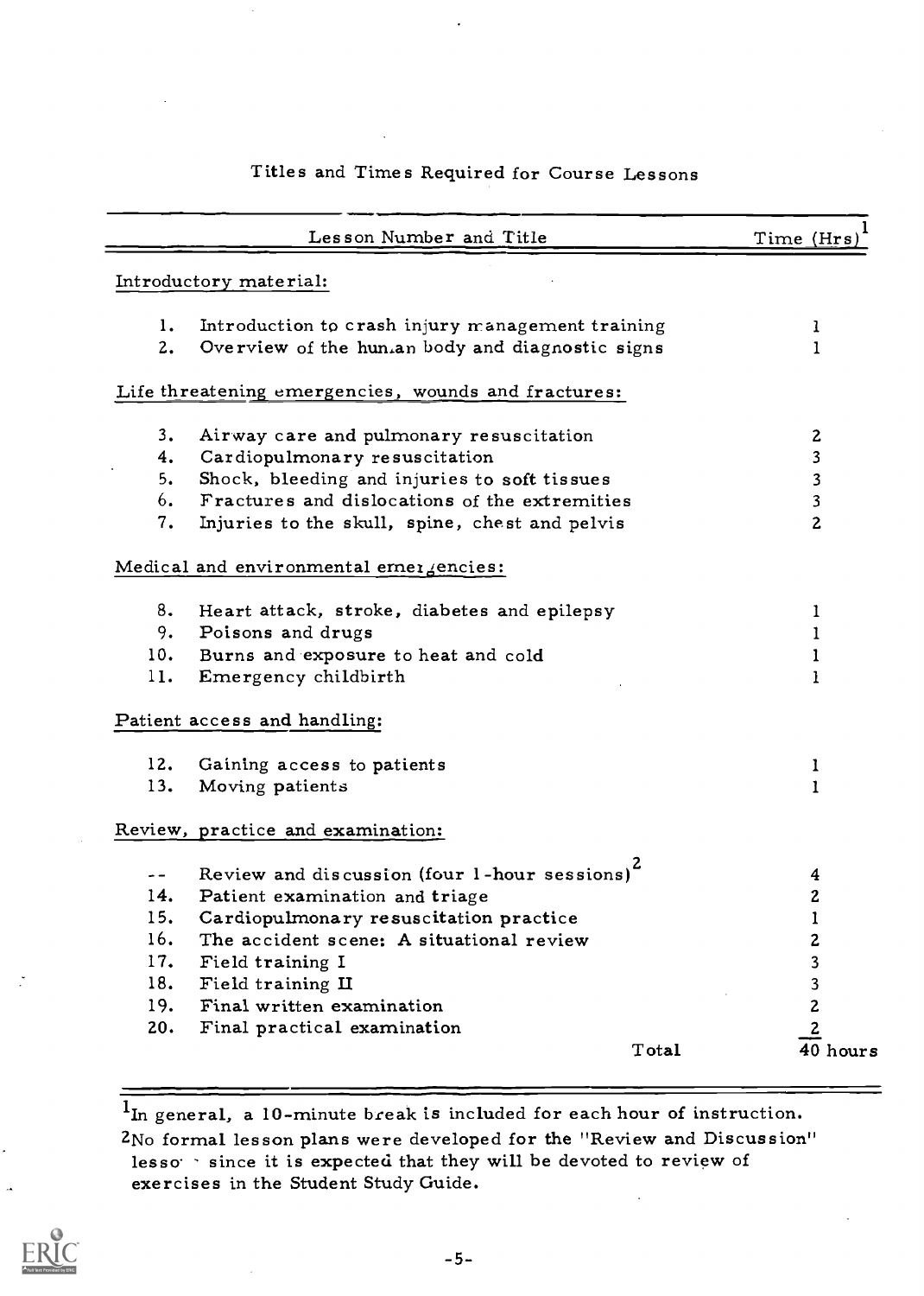| Lesson <u>No.</u> | Title and Objectives                                                                                                                                                  |
|-------------------|-----------------------------------------------------------------------------------------------------------------------------------------------------------------------|
| 3<br>(cont'd)     | Describe components of the respiratory system<br>and explain how the system works.                                                                                    |
|                   | Describe the signs of adequate and inadequate breathing.                                                                                                              |
|                   | *ँ.<br>Describe the technique for inserting and precautions to<br>follow when using airways.                                                                          |
|                   | Describe airway care and resuscitation procedures<br>for neck breathers (laryngectomees).                                                                             |
|                   | Provide the student with sufficient practice for him to:                                                                                                              |
|                   | Demonstrate on a manikin the four techniques for<br>maintaining an open airway.                                                                                       |
|                   | Demonstrate on a manikin procedures for dislodging<br>foreign objects from the airway.                                                                                |
|                   | Demonstrate on an adult manikin the mouth-to-mouth<br>and mouth-to-nose techniques of pulmonary resuscita-<br>tion and on an infant manikin the mouth/nose technique. |
|                   | 幸。<br>Demonstrate ventilation of a manikin using the bag-<br>mask resuscitator.                                                                                       |
|                   | *.<br>Demonstrate setting up, using and shutting<br>down oxygen equipment.                                                                                            |
| 4                 | Cardiopulmonary Resuscitation                                                                                                                                         |
|                   | Provide the student with sufficient information for him to:                                                                                                           |
|                   | Describe how the heart functions.                                                                                                                                     |
|                   | Describe the signs of cardiac arrest.                                                                                                                                 |

\*An asterisk (\*) is used throughout the lesson plan to indicate that the information presented may be inapplicable to some jurisdictions.



 $-6-$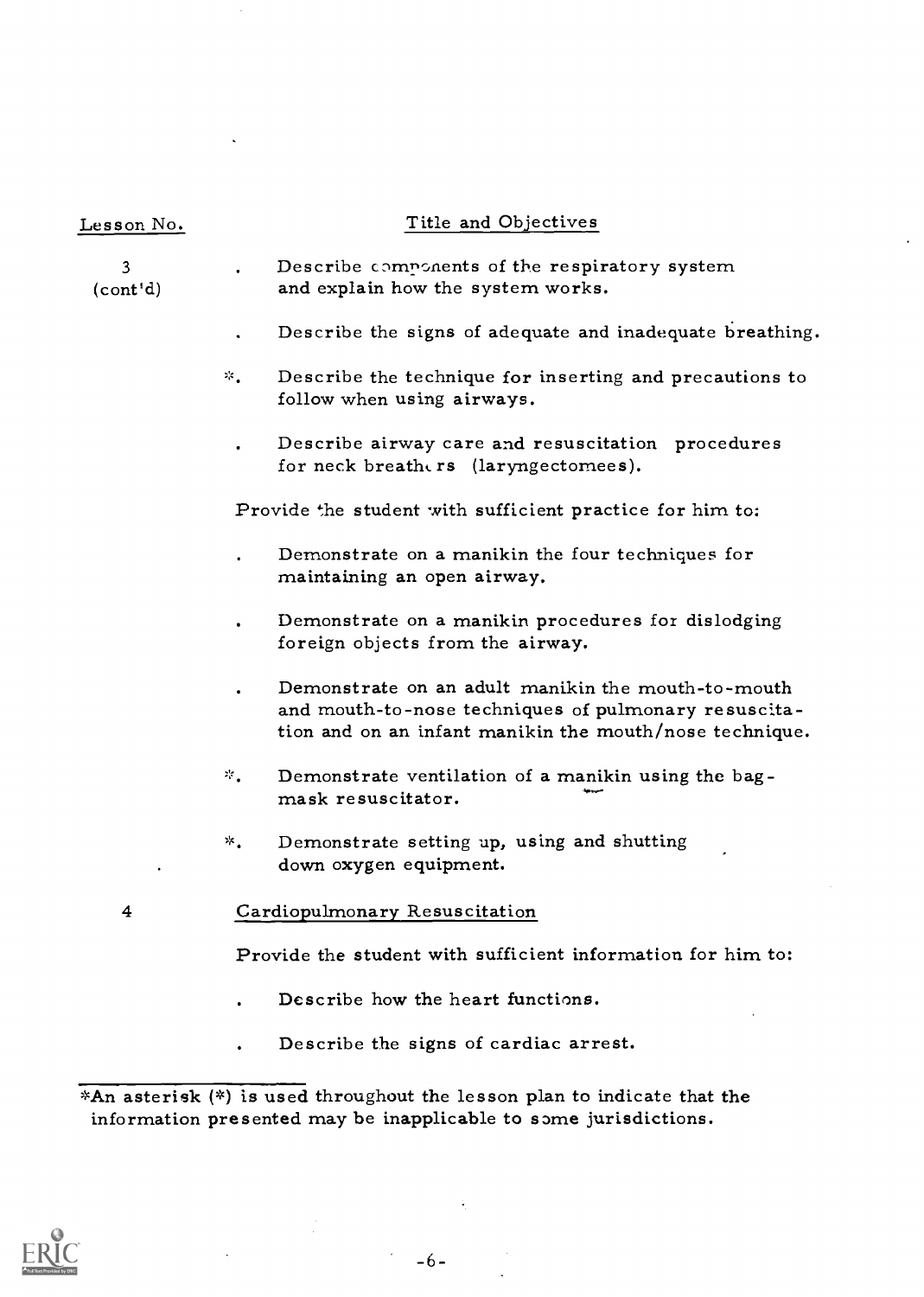#### Lesson No. Title and Objectives

4 Describe the technique of cardiopulmonary resuscita- (cont'd) tion and variations in technique for infants and small children.

> Identify organs near the heart and dangers to the patient if cardiopulmonary resuscitation is not performed correctly.

Provide the student with sufficient practice for him to:

- Demonstrate on a manikin cardiopulmonary resuscitation by a lone rescuer.
- Demonstrate cardiopulmonary resuscitation on an infant manikin.
- Demonstrate on a manikin cardiopulmonary resuscitation as a member of a team performing both as a ventilator and as a compressor, incluling changing positions during resuscitation.

# <sup>5</sup> Shock, Bleeding, and Injuries to Soft Tissues

Provide the student with sufficient information for him to;

- Describe the design, functions and components of the circulatory system.
- Describe the meaning of shock, signs of shock, and techniques for preventing shock.
- Describe the meaning of and emergency care for anaphylactic shock.
- Describe the signs, symptoms and emergency care for internal bleeding.
- Describe the differences between arterial, venous and capillary bleeding.

Describe means of controlling bleeding.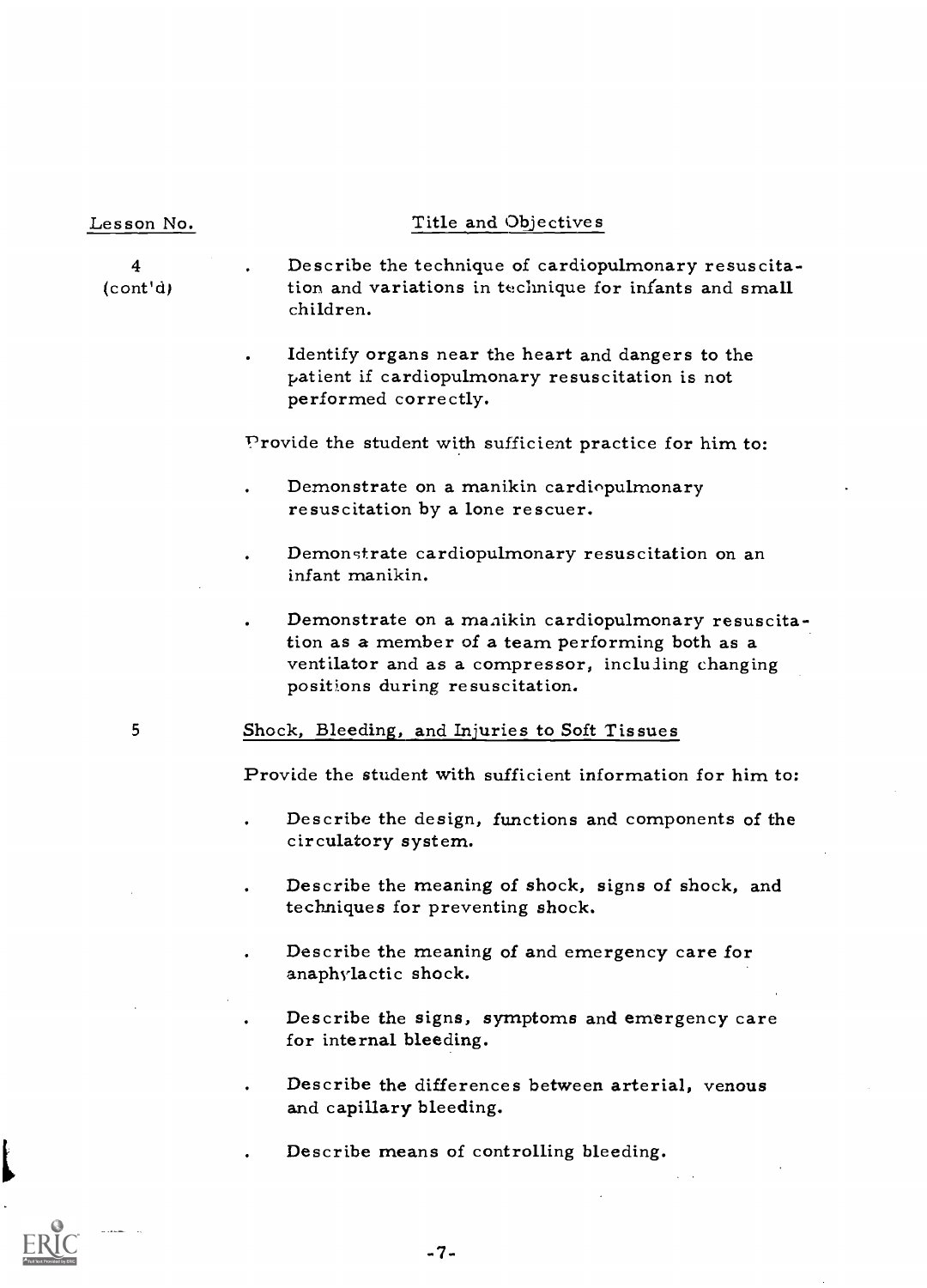# Lesson No. Title and Objectives

<sup>5</sup> Desc (cont'd) wound anagement of open and closed soft tissue

> Provide the student with sufficient practice for him to demonstrate proficiency in dressing and bandaging various body parts.

<sup>6</sup> Fractures and Dislocations of the Extremities

Provide the student with sufficient information for him to:

- Describe the design of the extremities in layman's terms.
- Define fractures and dislocations and their common signs.
- Describe procedures for examining a patient for fractures of the extremities.
- Describe in his own words the reason for splinting fractures.
- Describe procedures for immobilizing all fractures and dislocations of the extremities.

Provide the student with sufficient practice for him to:

Demonstrate proficiency in immobilizing fractures and dislocations of the extremities.

#### Injuries to the Skull, Spine, Chest and Pelvis

Provide the student with sufficient information for him to:

- Describe the design of the skull, spine, chest cavity and pelvis in layman's terms.
- Describe what cerebrospinal fluid is and why no attempt should be made to stop bleeding from the nose or ears when a skull fracture is suspected.

 $\overline{\mathcal{L}}$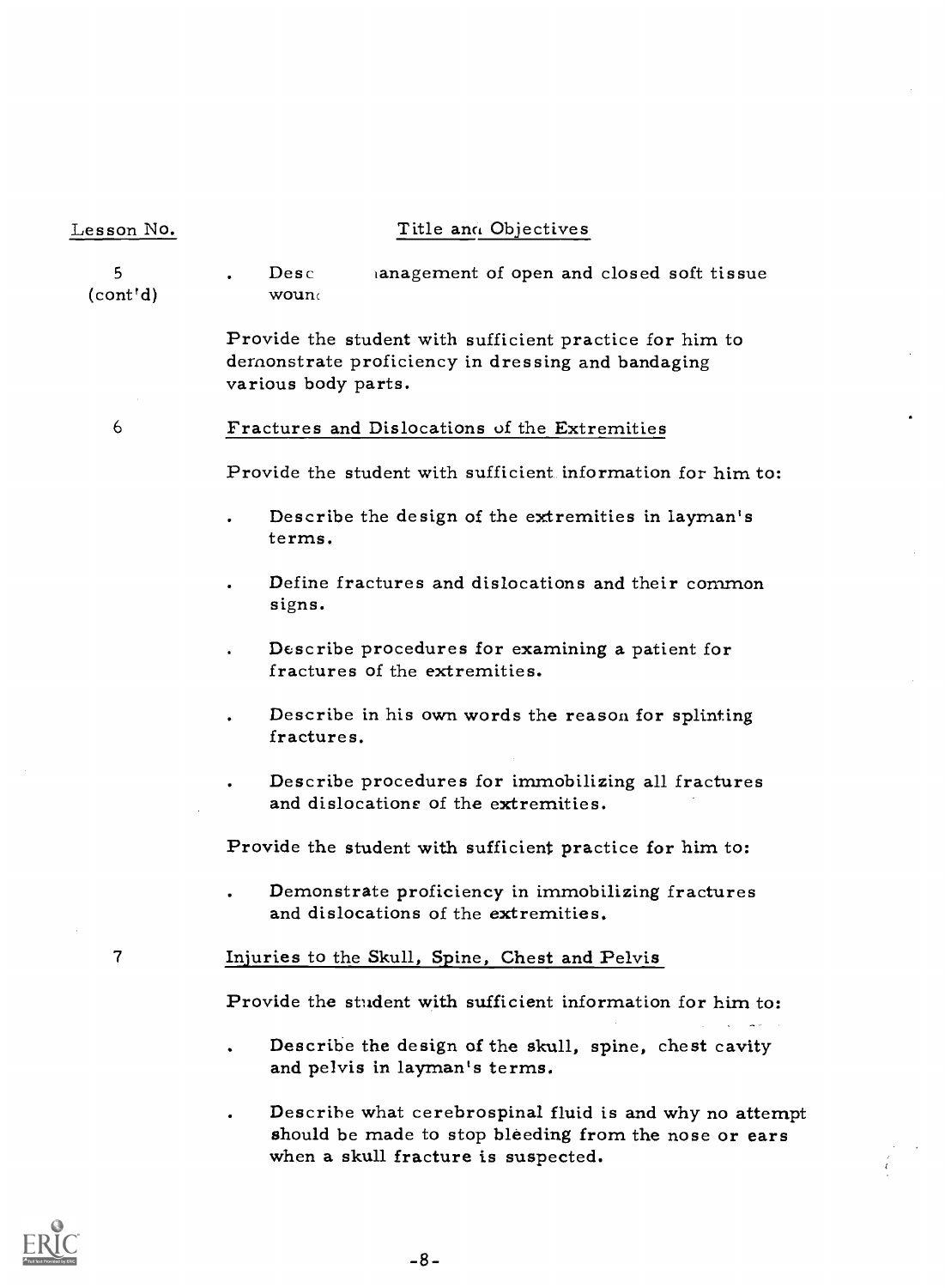# Lesson No. Title and Objectives

7 (cont'd) Describe the signs of a skull fracture and of brain injuries.

- Describe management of patients with skull fractures and with brain injuries.
- Describe the main danger associated with fractures of the facial bones.
- Describe the main danger associated with fractures of the spine and complications that can result from spine injuries.
- Describe how to examine a patient for spine injuries.
- Describe the main dangers and complications associated with chest injuries.
- Describe the signs and management of patients with pelvic fractures.

Provide the student with sufficient practice for him to:

- Demonstrate proficiency in bandaging an open skull wound.
- Demonstrate proficiency in immobilizing a rib fracture.
- Demonstrate proficiency in immobilizing the head and spine of seated patients.

# <sup>8</sup> Heart Attack, Stroke, Diabetes and Epilepsy

Provide the student with sufficient information for him to describe the causes, signs and emergency care for the following medical emergencies:

- Heart attack
- Angina
- Heart failure
- Stroke
- Diabetic coma
- Insulin shock
- Epilepsy

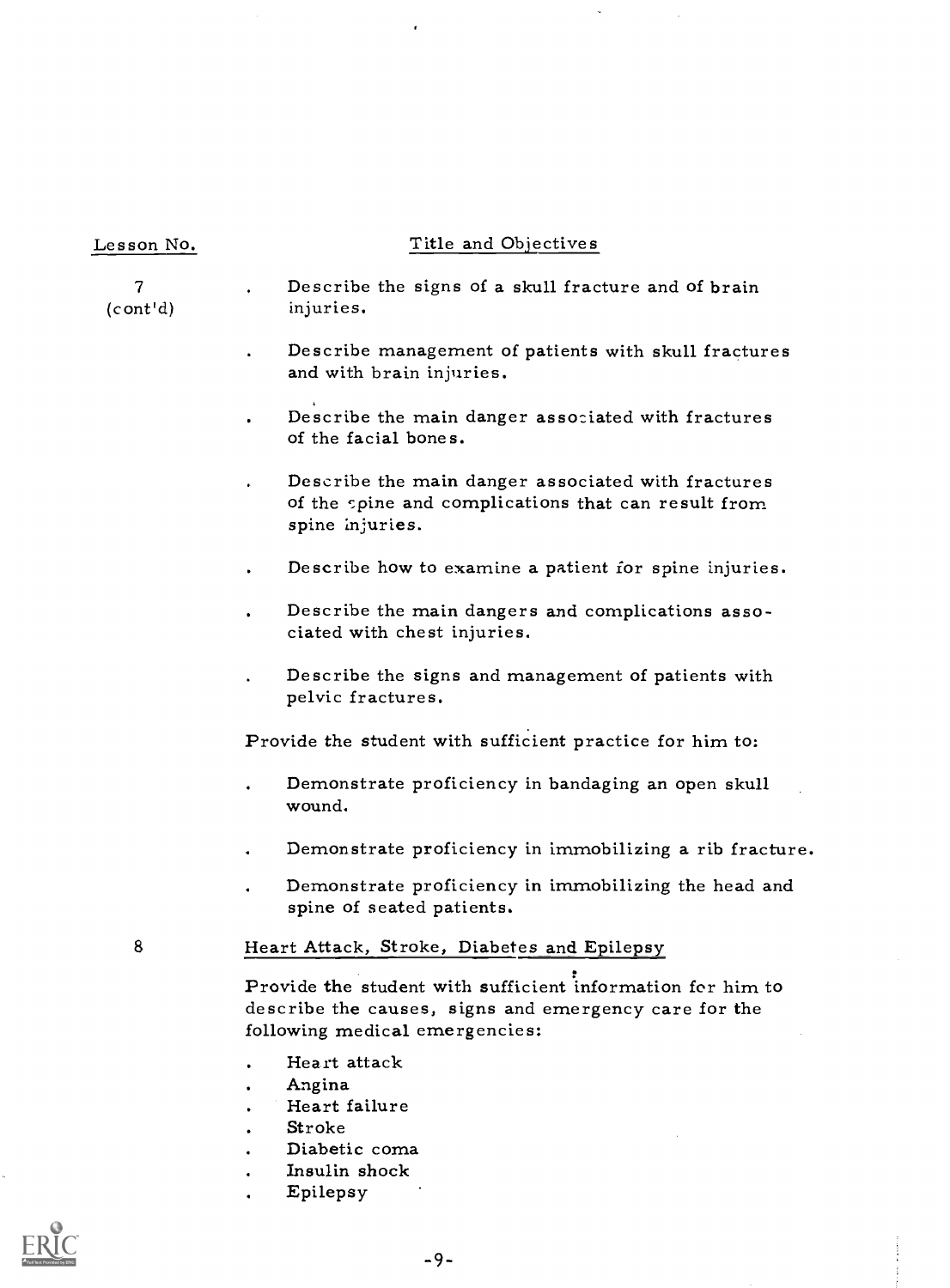# Lesson No.

# Title and Objectives

#### 9 Poisons and Drugs

Provide the student with sufficient information for him to:

- Describe the signs, emergency care and cautions associated with ingested poisons.
- Describe the seriousness, care and cautions associated with bites and stings.
- Describe the effects of alcohol and drugs, emergency care and cautions in dealing with alcohol and drug patients.

# 10 Burns ard Exposure to Heat and Cold

Provide the student with sufficient information for him to:

- Recognize the difference between first, second and third degree burns.
- Use the rule of nines in estimating the criticality of a burn.
- Describe emergency care for heat and chemical burns.
- Describe the cause, signs and care for:
	- Heat cramps
	- Heat exhaustion
	- Heat stroke
	- General cooling of the body
	- Frostnip  $\blacksquare$
	- Superficial frostbite
	- Deep frostbite (freezing)

# <sup>11</sup> Emergency Childbirth

Provide the student with sufficient information for hip to be familiar with procedures to follow in caring for the  $n$  other and baby in the event of an emergency childbir  $h$ .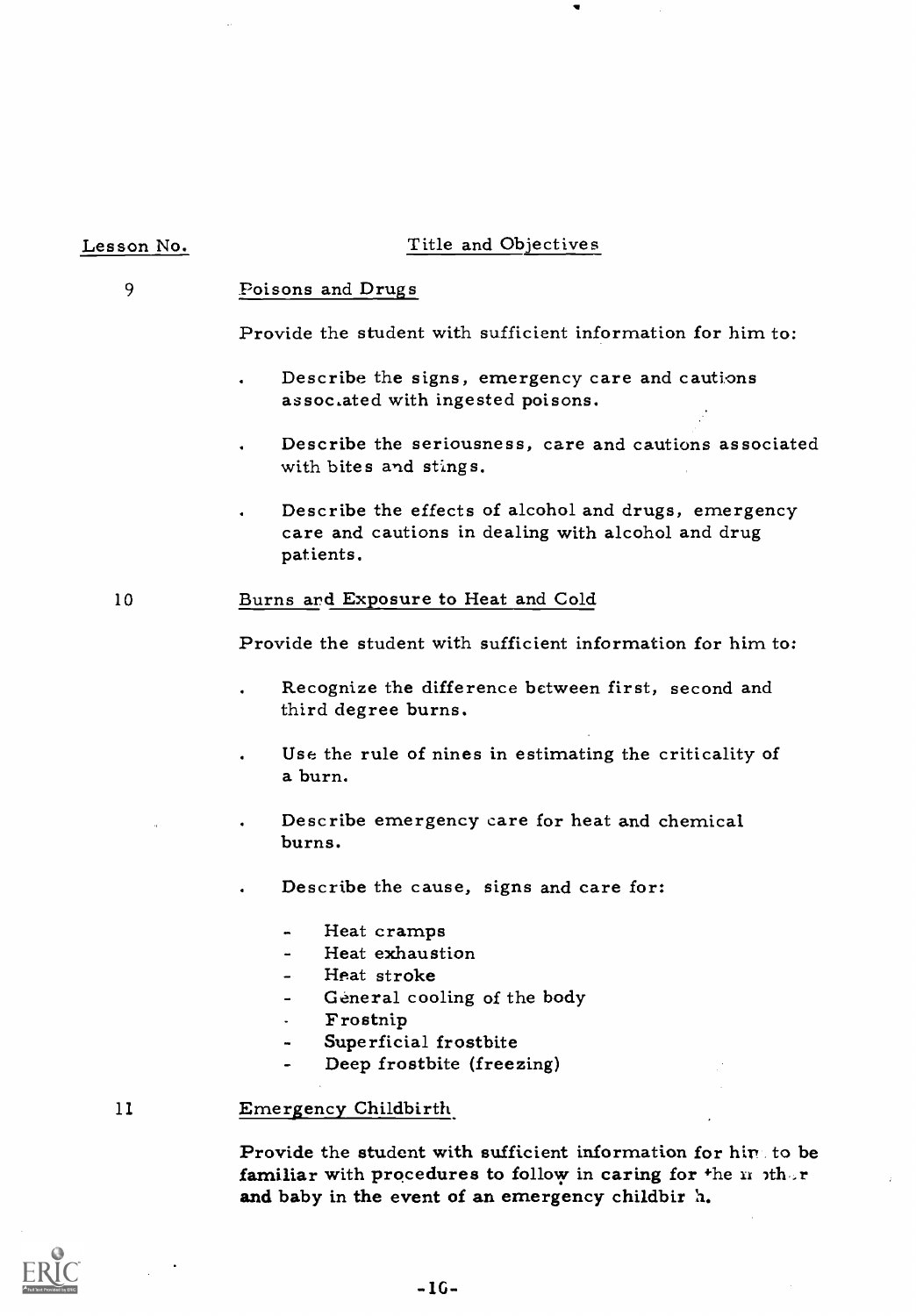| Lesson No. | Title and Objectives                                                                                                                      |
|------------|-------------------------------------------------------------------------------------------------------------------------------------------|
| 12         | Gaining Access to the Patient                                                                                                             |
|            | Provide the student with sufficient information for him to<br>understand techniques of gaining access to a patient using<br>simple tools. |
| 13         | Moving Patients                                                                                                                           |
|            | Provide the student with sufficient information for him to<br>know when accident victims should and should not be moved.                  |
|            | Describe emergency moves.                                                                                                                 |
|            | Provide the student with practice in lifting and moving<br>patients from ground surfaces.                                                 |
| 14         | Patient Examination and Triage                                                                                                            |
|            | Provide the student with sufficient information for him to:                                                                               |
|            | Define and describe the implications of variations in<br>each vital sign.                                                                 |
|            | Demonstrate procedures to follow in performing a<br>patient examination.                                                                  |
|            | Identify cases which would be considered of the highest<br>priority for emergency and medical care.                                       |
| 15         | Cardiopulmonary Resuscitation Practice                                                                                                    |
|            | Provide the student with additional practice in the technique<br>of cardiopulmonary resuscitation.                                        |
| 16         | The Accident Scene: A Situational Review                                                                                                  |
|            | Provide the student with a review and integration of course<br>content.                                                                   |
| 17         | ۶<br>Field Training I                                                                                                                     |
|            | Provide the student with practice in dressing and bandaging                                                                               |



wounds and immobilizing fractures in a field setting.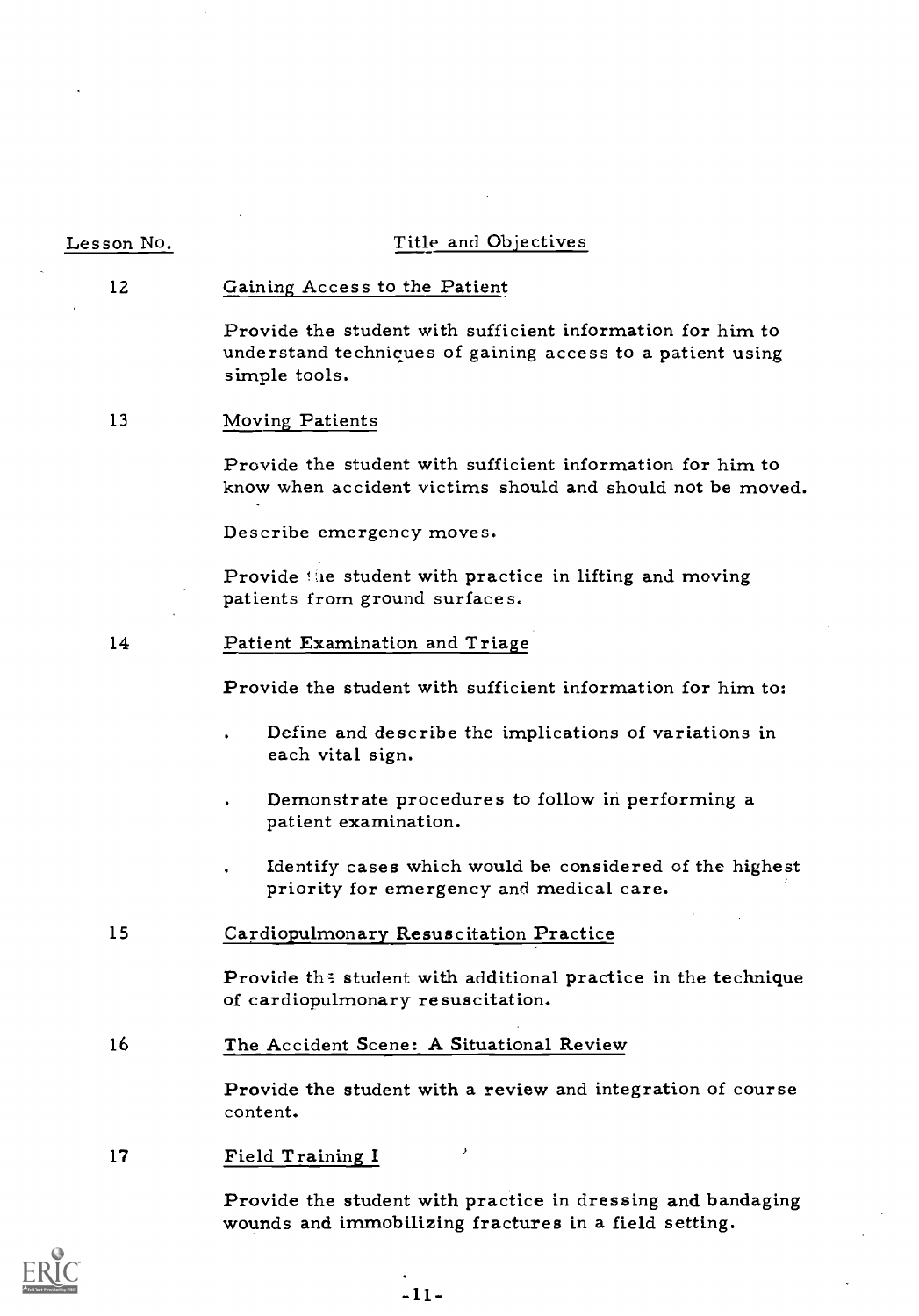| Les <u>son N</u> o | Title and Objectives                                                                                                 |
|--------------------|----------------------------------------------------------------------------------------------------------------------|
| 18                 | Field Training II                                                                                                    |
|                    | Provide the student with practice in dressing and bandaging<br>wounds and immobilizing fractures in a field setting. |
| 19                 | Final Written Examination                                                                                            |
|                    | Test achievement of course objectives.                                                                               |
| 20                 | Final Practical Examination                                                                                          |
|                    | Evaluate student demonstration of the following skills:                                                              |
|                    | Bandaging the head, eye and extremity.                                                                               |
|                    | Cardiopulmonary resuscitation alone and as a member<br>of a team.                                                    |
|                    | Performing an examination of life-threatening problems<br>and a systematic check of injuries.                        |
|                    | Splinting a fracture of the upper extremity.                                                                         |
|                    | Splinting a fracture of the femur.                                                                                   |
|                    | Immobilization of the neck and torso of a sitting patient<br>on a short backboard.                                   |
|                    | Immobilizing a flail chest.                                                                                          |
|                    | Bandaging a sucking chest wound.                                                                                     |
|                    | Course Planning Considerations                                                                                       |

# Class Size

The course emphasizes the development of student skill in recognizing signs and symptoms of various injuries and illnesses and in providing appropriate emergency medical care. It therefore relies heavily on demonstration

z.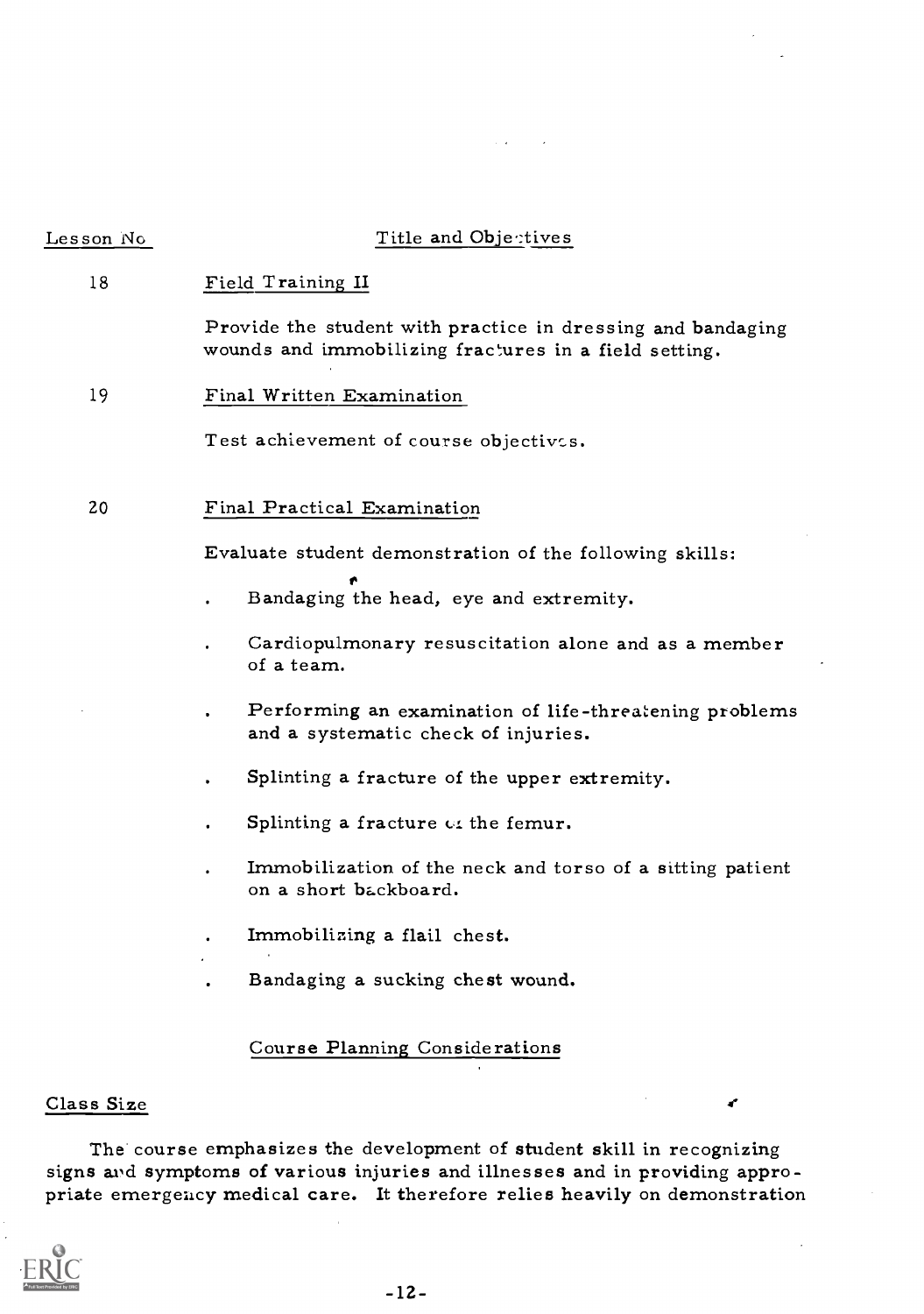and practice as teaching methods. In order that maximum student participation will be achieved in classroom and field training sessions, class size must be small. For classroom sessions, it is recommended that the number of students be limited to 20. For practice periods and for field training, class size will be limited by the availability of equipment and the availability of instructors to assist in and supervise performance. In general, it is recommended that there be no more than 10 students for each instructor during practice periods. The time scheduled assumes that the equipment and instructors specified for that lesson have been met. If there is less equipment or fewer instructors than specified, additional time will be required.

#### Course Scheduling

The course has been designed in modular units so that it may be given one or more times per week in lessons lasting from 1 to 3 hours or organized into a 7- or 8-hour training day and given in a period of 5 to 6 days. Therefore, it can be interspersed with other training in a basic recruit course or given as a "specialist" type course in a sequential and compressed time frame

Two sample schedules shown on the following pages were prepared to indicate two reasonable approaches to scheduling of lessons when the course is given in compressed time frames of 5 or 6 training days. Each shows a logical progression of lessons as follows:

- Introductory material--lessons providing an introduction to the course and overview of the human body and diagnostic signs.
- Life threatening emergencies, wounds and fractures -- lessons covering airway care and pulmonary resuscitation, cardiopulmonary resuscitation, bleeding, shock, soft tissue injuries, and fractures to various body parts.
- Integration and review of course contents--lessons covering patient examination and triage (designed to integrate all signs, symptoms and means of examinations for various illnesses and injuries), two field training sessions, a verbal situational review of various accident situations that attempt to integrate course knowledge, and additional practice on cardiopulmonary resuscitation.

Final written and practical examinations.

Both schedules show a "Review and Discussion" lesson as the first period of days 2 through 5.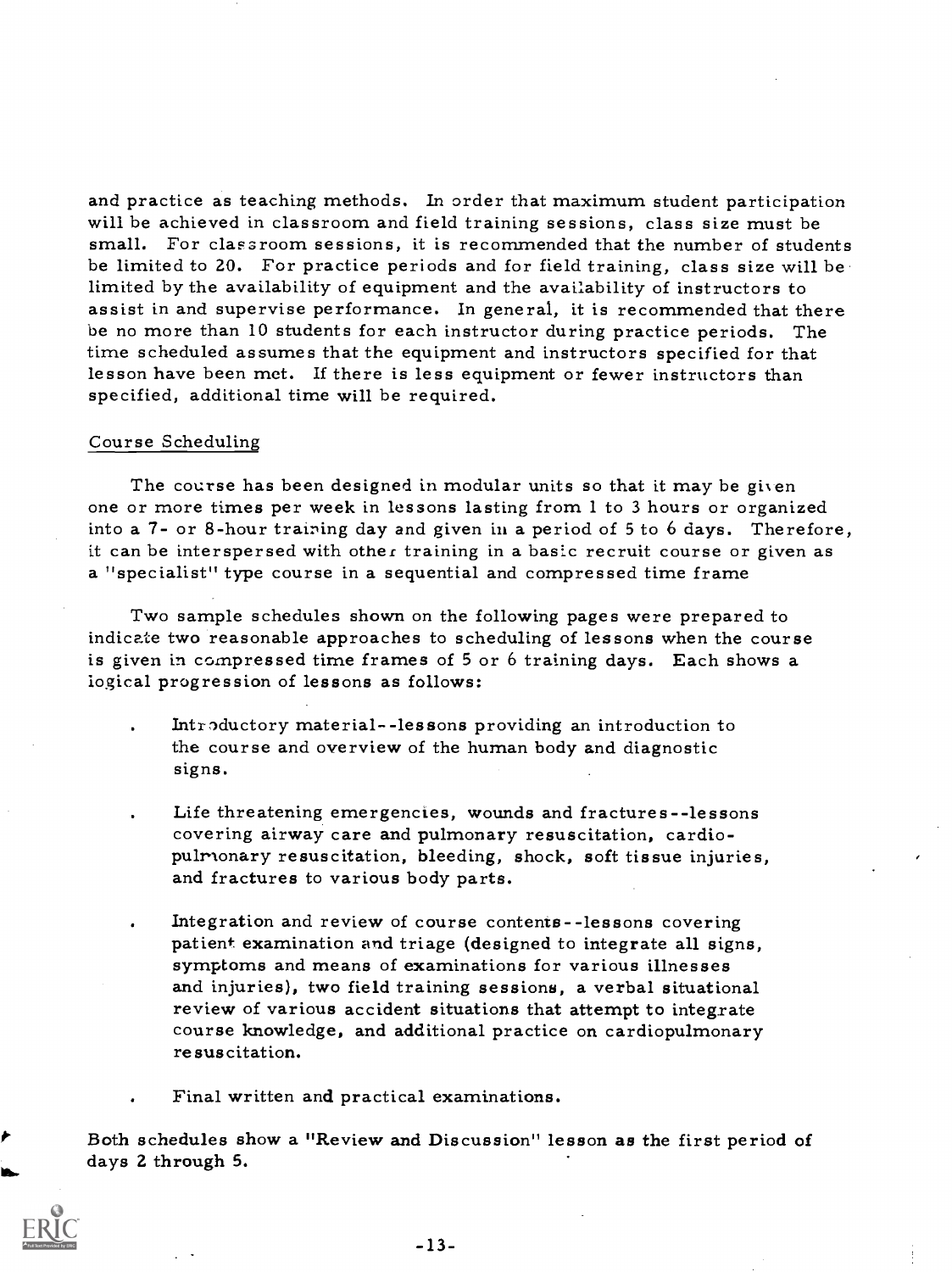|       |                                                                    |                                                           | Day                                            |                                      |                                                   |
|-------|--------------------------------------------------------------------|-----------------------------------------------------------|------------------------------------------------|--------------------------------------|---------------------------------------------------|
| Time  |                                                                    | $\overline{a}$                                            | 3                                              | 4                                    | ω                                                 |
| 8:00  | Intro.to crash injury Review and<br>management training discussion |                                                           | Review and<br>discussion                       | Review and<br>discussion             | Review and<br>discussion                          |
| 9:00  | Overview of human<br>body & diag. signs                            | Shock, bleeding<br>and injuries to                        | skull, spine, chest<br>Injuries to the         | Burns & exposure<br>to heat and cold | Cardiopulmonary                                   |
| 10:00 | Airway care and                                                    | soft tissues                                              | and pelvis                                     | Patient examina-                     | The accident scene:<br>resus. practice            |
| 11:00 | resuscitation<br>pulmonary                                         |                                                           |                                                | tion and triage                      | A situational<br>review                           |
| 12:00 |                                                                    |                                                           | Heart attack,<br>stroke, diabetes,<br>epilepsy |                                      |                                                   |
| 1:00  |                                                                    |                                                           | HONCH                                          |                                      |                                                   |
| 2:00  | Emergency<br>childbirth                                            | Poisons and<br>drugs                                      | patients<br>Moving                             | Gaining access<br>to the patient     | Final written<br>examination                      |
| 3:00  | Cardiopulmonary<br>resuscitation                                   | of the extremities<br>dislocations of<br>$F$ ractures and | Field training I                               | Field training II                    |                                                   |
| 4:00  |                                                                    |                                                           |                                                |                                      | $\frac{1}{\text{Final practical}}$<br>examination |
| 5:00  |                                                                    |                                                           |                                                |                                      |                                                   |
|       |                                                                    |                                                           | Suggested schedule for five-day course.        |                                      |                                                   |

 $\mathop{\mathrm{\mathbf{ERIC}}}\limits_{\mathop{\mathsf{Aut}\mathbb{R}\mathrm{R}}\limits^{\bullet}}\mathop{\mathrm{\mathbf{PCC}}}\limits_{\mathop{\mathrm{\mathbf{F6000C}}} \limits^{\bullet}}$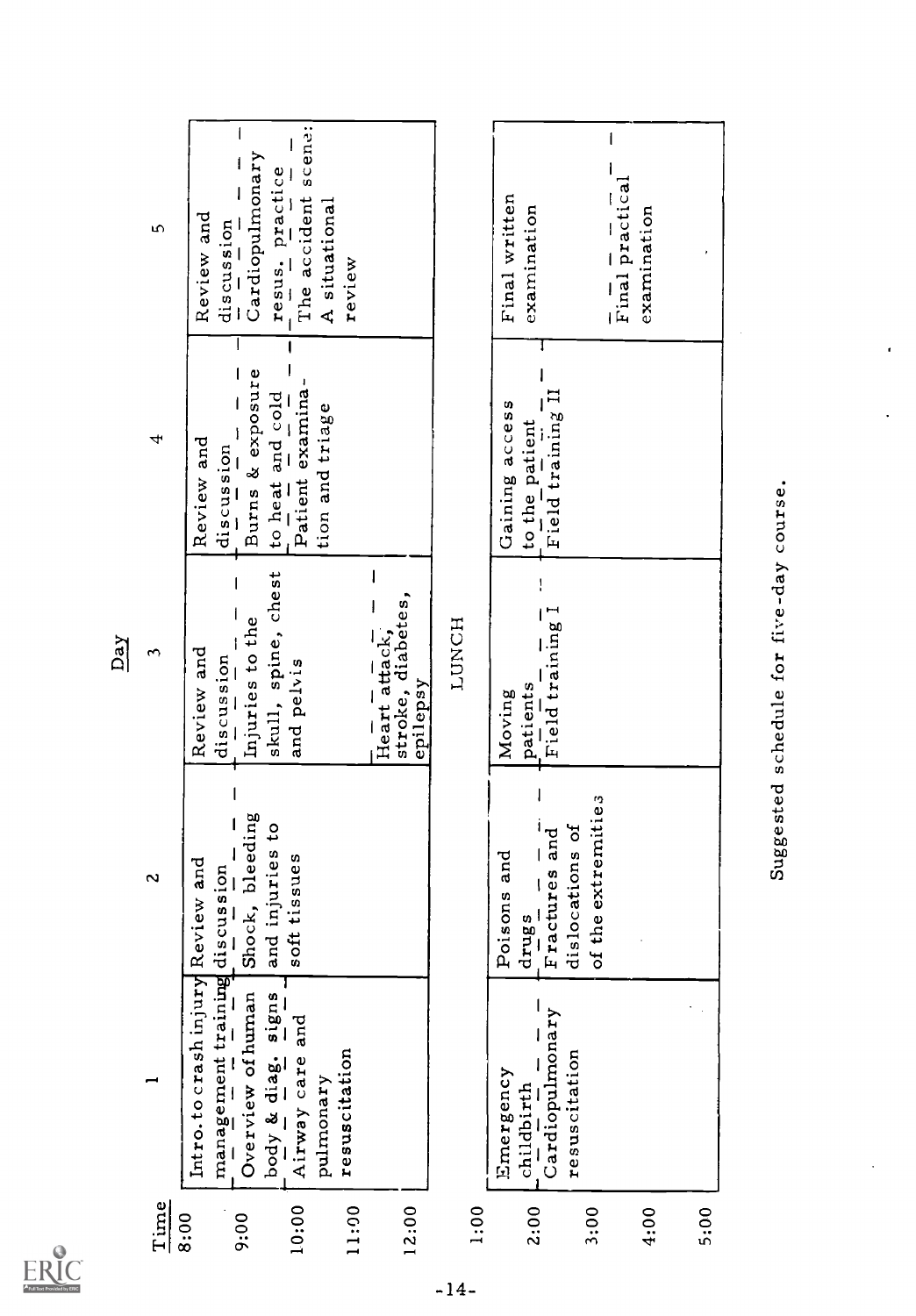| $\mathbf{\hat{e}}$ | Cardiopulmonary | resuscitation | practice<br>Final                                                                                                                                                                                                                                                                                                   | examination<br>written         |                                     |                 | Final                | practical   | examination   |       | LUNCH                                         |                 |        |          |                                         |                |      |  |
|--------------------|-----------------|---------------|---------------------------------------------------------------------------------------------------------------------------------------------------------------------------------------------------------------------------------------------------------------------------------------------------------------------|--------------------------------|-------------------------------------|-----------------|----------------------|-------------|---------------|-------|-----------------------------------------------|-----------------|--------|----------|-----------------------------------------|----------------|------|--|
| LΩ                 | Review and      | discussion    | $\frac{1}{2}$ Emergency                                                                                                                                                                                                                                                                                             | childbirth                     | $\overline{T}$ ine accident         | scene: A situa- | tional review        |             |               |       | training II<br>Field                          |                 |        |          |                                         |                |      |  |
| 4<br>$Day$         | Review and      | discussion    | $Poisons$ and                                                                                                                                                                                                                                                                                                       | drugs                          | Pational                            | examination     | and triage           |             |               |       | Field                                         |                 |        |          | ø                                       |                |      |  |
| 3                  | Review and      | discussion    |                                                                                                                                                                                                                                                                                                                     | skull, spine,                  | chest & pelvis                      |                 | a = and<br>Burns and | exposure to | heat and cold | LUNCH | stroke, diabetes, training I<br>Heart attack, | epilepsy        | Moving | patients | $\frac{1}{\sinh(\frac{\pi}{2})}$ access | to the patient |      |  |
| $\sim$             | Review and      | discussion    | $\frac{1}{2}$ , $\frac{1}{2}$ $\frac{1}{2}$ $\frac{1}{2}$ $\frac{1}{2}$ $\frac{1}{2}$ $\frac{1}{2}$ $\frac{1}{2}$ $\frac{1}{2}$ $\frac{1}{2}$ $\frac{1}{2}$ $\frac{1}{2}$ $\frac{1}{2}$ $\frac{1}{2}$ $\frac{1}{2}$ $\frac{1}{2}$ $\frac{1}{2}$ $\frac{1}{2}$ $\frac{1}{2}$ $\frac{1}{2}$ $\frac{1}{2}$ $\frac{1}{$ | $\overline{c}$<br>and injuries | soft tissues                        |                 |                      |             |               |       | ď<br>and<br>dislocations<br>Fractures         | the extremities |        |          |                                         |                |      |  |
|                    | Intro. to crash | injury manage | Overview of the<br>$\frac{ment\; training}{s}$                                                                                                                                                                                                                                                                      | human body and                 | diagnostic signs<br>Airway care and | pulmonary       | resuscitation        |             |               |       | Cardiopulmonary<br>resuscitation              |                 |        |          |                                         |                |      |  |
| Time               | 8:00            |               | $9:00^{-7}$                                                                                                                                                                                                                                                                                                         |                                | 10:00                               |                 |                      | 11:00       | 12:00         |       | 1:00                                          |                 | 2:00   |          | 3:00                                    |                | 4:00 |  |

l,

 $-15-$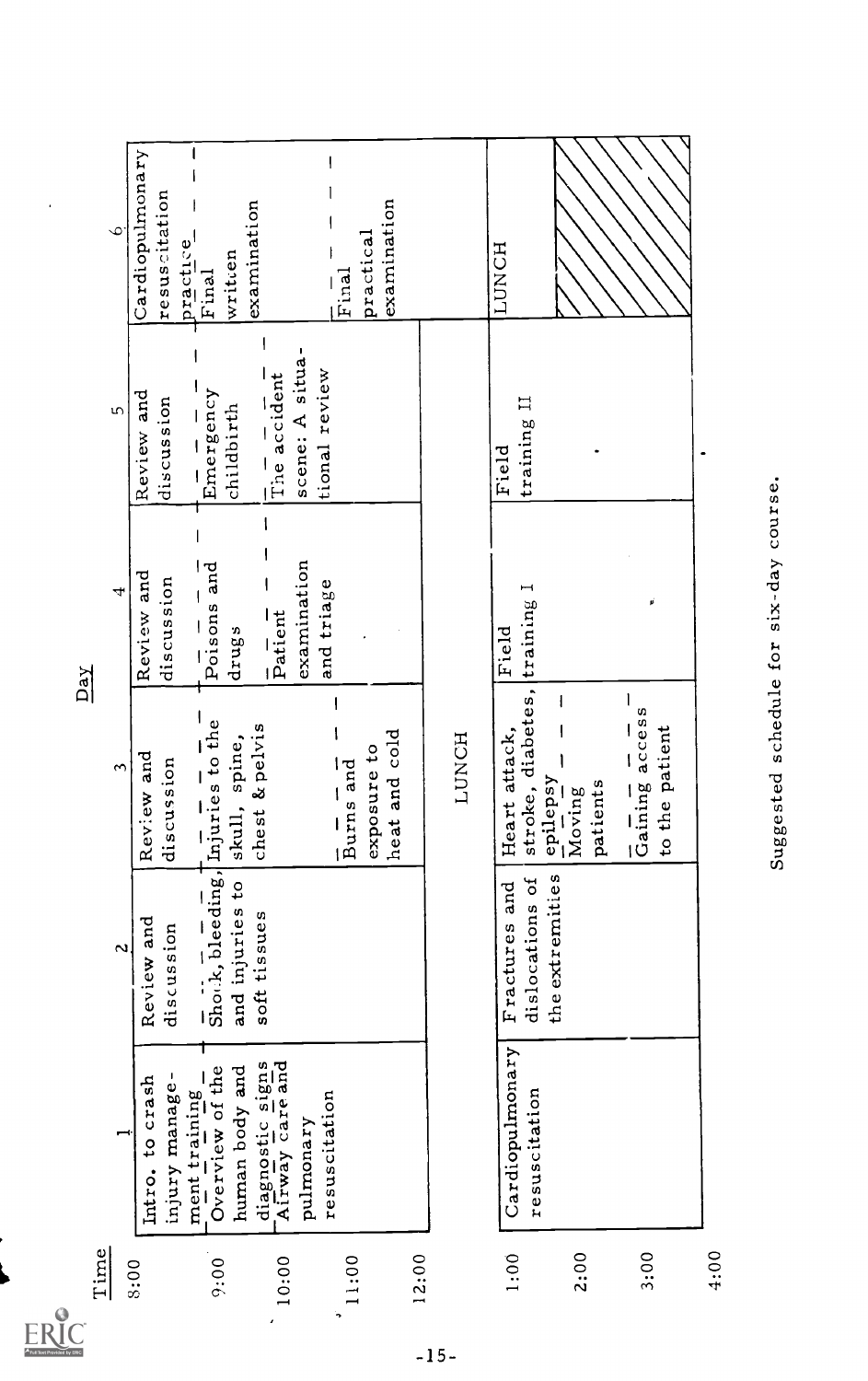Certain lessons may be inserted in the course at the convenience of the instructor. These include lessons on medical and environmental emergencies (heart attack, stroke, diabetes and epilepsy; emergency childbirth; poisons and drugs; burns and exposure to heat and cold), moving patients and gaining access to patients. The schedule for the five-day course shows these lessons interspersed throughout the schedule. The lessons on moving patients and gaining access have been placed with the two field training lessons since they have been designed to be given either in a classroom or field setting. For the six-day course, these lessons are shown inserted after the life-threatening emergencies and fractures have been covered.

If the course is spread out in time over several weeks or months, either progression of lessons could be used. If the instructor varies the schedule, it is suggested that he follow the principles of progression previously outlined.

#### Facilities

Facilities for the course include a lecture room sufficient for seating up to 20 students, including space for demonstration and student practice of skills. It should also include space for an instructor's lectern and any audiovisual aids the instructor plans to use. Students should be provided with ample space for working with text-size documents and for note tailing. In addition to a lecture room, a garage or other suitable space that cou,d house vehicles would be desirable for field training. Weather permitting, field training could be accomplished outdoors in a parking lot or other suitable area that is protected from the general public.

# Training Equipment and Materials

There are two types of training equipment and materials used in this training program. One is the standard teaching aid consisting of such items as blackboards, projectors, screens, films, slides and other equipment and<br>materials used by the instructor to facilitate learning. The other type consists<br>of the emergency care equipment and supplies required to train the form his emergency care function on the highway; these latter material and equipment requirements are listed by lesson on the following page.

With regard to teaching aids, no specific set has been defined for this training program. It is assumed, of course, that a blackboard will be available for each lecture-discussion session. In addition, one film has been recommended for the course: "Emergency Childbirth" (Medical Self-Help Training Course, U. S. Public Health Service; available through local Office of Civil Defense). Other films or slides should be selected at the discretion of the instructor.

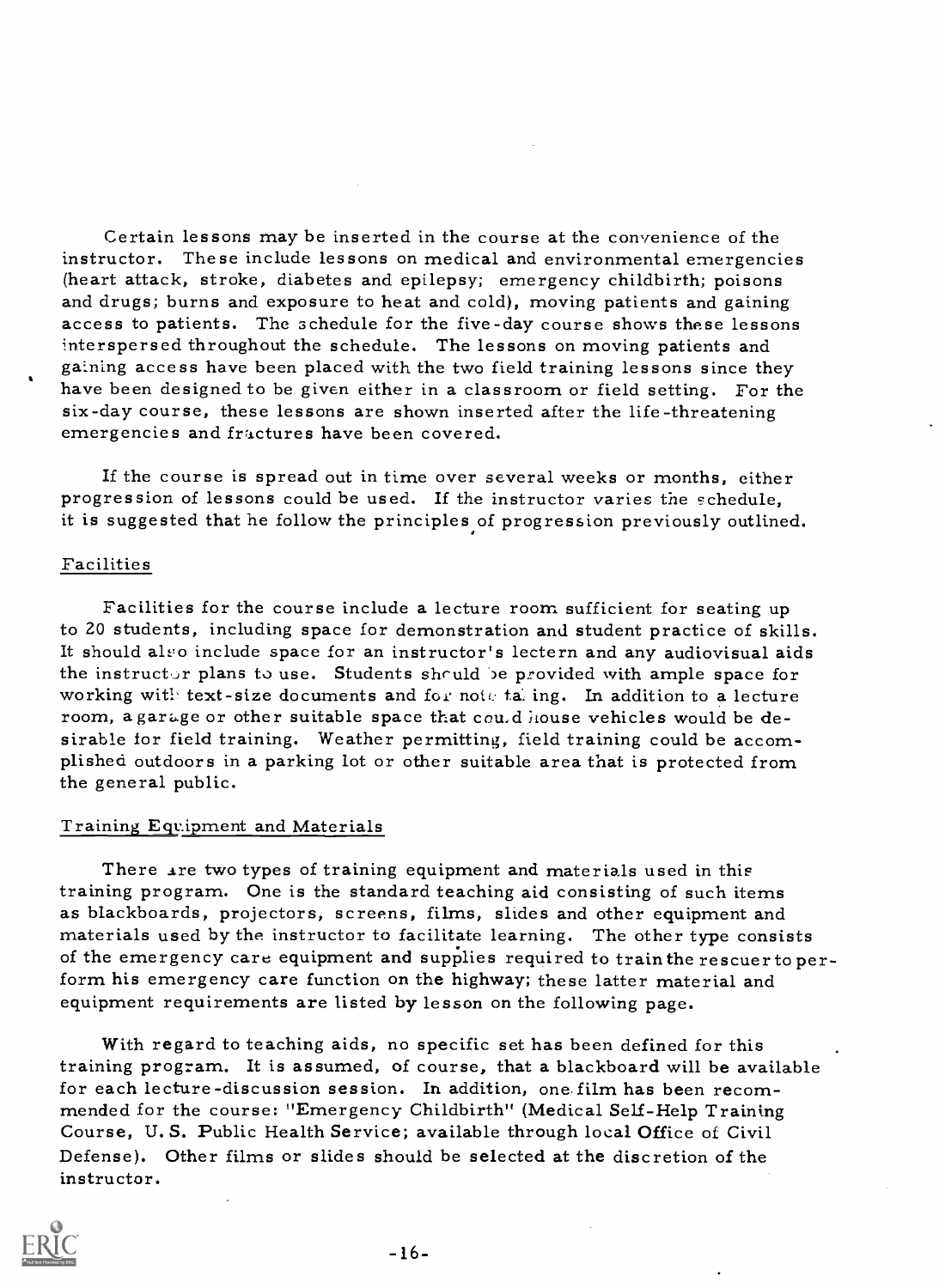|                                                                                                                     |                       |        |                                                                            |            |                          |          |           |           | LESSON                        |               |          |        |                    |               |                               |                 |                                                      |        |                                                                                   |  |
|---------------------------------------------------------------------------------------------------------------------|-----------------------|--------|----------------------------------------------------------------------------|------------|--------------------------|----------|-----------|-----------|-------------------------------|---------------|----------|--------|--------------------|---------------|-------------------------------|-----------------|------------------------------------------------------|--------|-----------------------------------------------------------------------------------|--|
| EQUIPMENT/MATERIALS                                                                                                 |                       | $\sim$ | ω                                                                          | 4          | m                        | ↩        | r-        | $^\infty$ | $\overline{\phantom{0}}$<br>ᡡ | $\circ$       | ⊣        | $\sim$ | 4,<br>−<br>ς       | −             | $\overline{\phantom{0}}$<br>S | r<br>↤<br>◡     | ∞<br>−                                               | σ<br>− | $\overline{c}$                                                                    |  |
| *Oxygen tank and masks<br>Emergency medical care                                                                    |                       |        |                                                                            |            |                          |          |           |           |                               |               |          |        |                    |               |                               |                 |                                                      |        |                                                                                   |  |
| *Bag-mask resuscitator                                                                                              |                       |        | $\overline{1}$ $\overline{2}$ $\overline{1}$ $\overline{2}$ $\overline{1}$ |            |                          |          |           |           |                               |               |          |        |                    |               |                               |                 |                                                      |        |                                                                                   |  |
| *S-shaped airway                                                                                                    |                       |        |                                                                            |            |                          |          |           |           |                               |               |          |        |                    |               |                               |                 |                                                      |        |                                                                                   |  |
| *Oropharyngeal airway<br>Triangular bandages                                                                        | <b>X X X X X X</b>    |        |                                                                            |            | $\overline{\phantom{a}}$ |          | 30        |           | $\mathbf{I}$                  |               |          |        |                    |               |                               |                 | 10<br>lо                                             |        | $\overline{q}$                                                                    |  |
| Roller-type bandages                                                                                                |                       |        |                                                                            |            |                          | o w      |           |           |                               |               |          |        |                    |               |                               | $\overline{10}$ | $\circ$ $\circ$<br>$\overline{\phantom{a}}$          |        | $\frac{1}{2}$ in $\frac{1}{2}$ in $\frac{1}{2}$ in $\frac{1}{2}$ in $\frac{1}{2}$ |  |
| Universal dressings/gauze pads                                                                                      | $\pmb{\times}$        |        |                                                                            |            |                          |          | S         |           |                               |               |          |        |                    |               |                               | $\overline{10}$ | $\overline{\phantom{0}}$                             |        |                                                                                   |  |
| Eye protector (paper cup/cone)                                                                                      | $\times$ <sup>1</sup> | ł      |                                                                            |            |                          |          |           |           |                               |               |          |        |                    |               |                               |                 | $- 0$ $- 0$                                          |        |                                                                                   |  |
| Upper extremity splint (set)                                                                                        | $\pmb{\times}$        |        |                                                                            |            |                          | ഗ ഗ      |           |           |                               |               |          |        |                    |               |                               |                 | <u>ຕ ຕ ⊣ ຕ</u>                                       |        |                                                                                   |  |
| Lower extremity splint (set)                                                                                        | $x \times$            |        |                                                                            |            |                          |          |           |           |                               |               |          |        |                    |               |                               |                 |                                                      |        |                                                                                   |  |
| Short spine board or splint<br><b>Blanket</b>                                                                       |                       |        |                                                                            | $\sim$     |                          | ഥ        | 2<br>2    |           |                               |               |          |        | $\sim$<br>S        | N             |                               |                 |                                                      |        |                                                                                   |  |
| Stick (for tourniquet demonstration)                                                                                |                       |        |                                                                            |            | ×                        |          |           |           |                               |               |          |        |                    |               |                               |                 |                                                      |        |                                                                                   |  |
| Car tools and miscellaneous supplies                                                                                |                       |        |                                                                            |            |                          |          |           |           |                               |               |          |        |                    |               |                               |                 |                                                      |        |                                                                                   |  |
| gloves,<br>Jack, tire iron, pliers, rope,                                                                           | ×                     |        |                                                                            |            |                          |          |           |           |                               |               |          | ×      |                    |               |                               |                 |                                                      |        |                                                                                   |  |
| screw driver, hammer, knife                                                                                         |                       |        |                                                                            |            |                          |          |           |           |                               |               |          |        |                    |               |                               |                 |                                                      |        |                                                                                   |  |
| Manikins                                                                                                            |                       |        |                                                                            |            |                          |          |           |           |                               |               |          |        | N                  |               |                               |                 |                                                      |        | $\mathbf{z}$                                                                      |  |
| Infant resuscitation manikin<br>Adult resuscitation manikin                                                         |                       |        | $\sim$ $-$                                                                 | $\sim$ $-$ |                          |          |           |           |                               |               |          |        |                    | $\sim$ $\sim$ |                               |                 |                                                      |        |                                                                                   |  |
| Vehicles                                                                                                            |                       |        |                                                                            |            |                          |          |           |           |                               |               |          |        |                    |               |                               |                 |                                                      |        |                                                                                   |  |
| Vehicle                                                                                                             |                       |        |                                                                            |            |                          |          |           |           |                               |               |          |        |                    |               |                               |                 | $\overline{\phantom{0}}$<br>$\overline{\phantom{0}}$ |        |                                                                                   |  |
| *Wieck                                                                                                              |                       |        |                                                                            |            |                          |          |           |           |                               |               |          | ×      |                    |               |                               |                 |                                                      |        |                                                                                   |  |
|                                                                                                                     |                       |        |                                                                            |            |                          |          |           |           |                               |               |          |        |                    |               |                               |                 |                                                      |        |                                                                                   |  |
|                                                                                                                     |                       |        |                                                                            |            |                          |          |           |           |                               |               |          |        |                    |               |                               |                 |                                                      |        |                                                                                   |  |
| ents;<br>Numbers in the table are based on 10 stud                                                                  | e.g.,                 |        | if there                                                                   |            | are                      | Jo<br>20 | students, |           |                               | all numbers   | students |        | should be doubled. |               |                               |                 |                                                      |        |                                                                                   |  |
| *An asterisk is used to indicate that the equipment<br>$\frac{1}{1}$<br>An 'x" indicates that only one of the items | required              | may    | eم<br>م                                                                    | regardless | unavailable              |          | $\Xi$     | some      | the number of                 | jurisdictions |          |        |                    |               |                               |                 |                                                      |        |                                                                                   |  |
|                                                                                                                     |                       |        |                                                                            |            |                          |          |           |           |                               |               |          |        |                    |               |                               |                 |                                                      |        |                                                                                   |  |
|                                                                                                                     |                       |        |                                                                            |            |                          |          |           |           |                               |               |          |        |                    |               |                               |                 |                                                      |        |                                                                                   |  |
|                                                                                                                     |                       |        |                                                                            |            |                          |          |           |           |                               |               |          |        |                    |               |                               |                 |                                                      |        |                                                                                   |  |
|                                                                                                                     |                       |        |                                                                            |            |                          |          |           |           |                               |               |          |        |                    |               |                               |                 |                                                      |        |                                                                                   |  |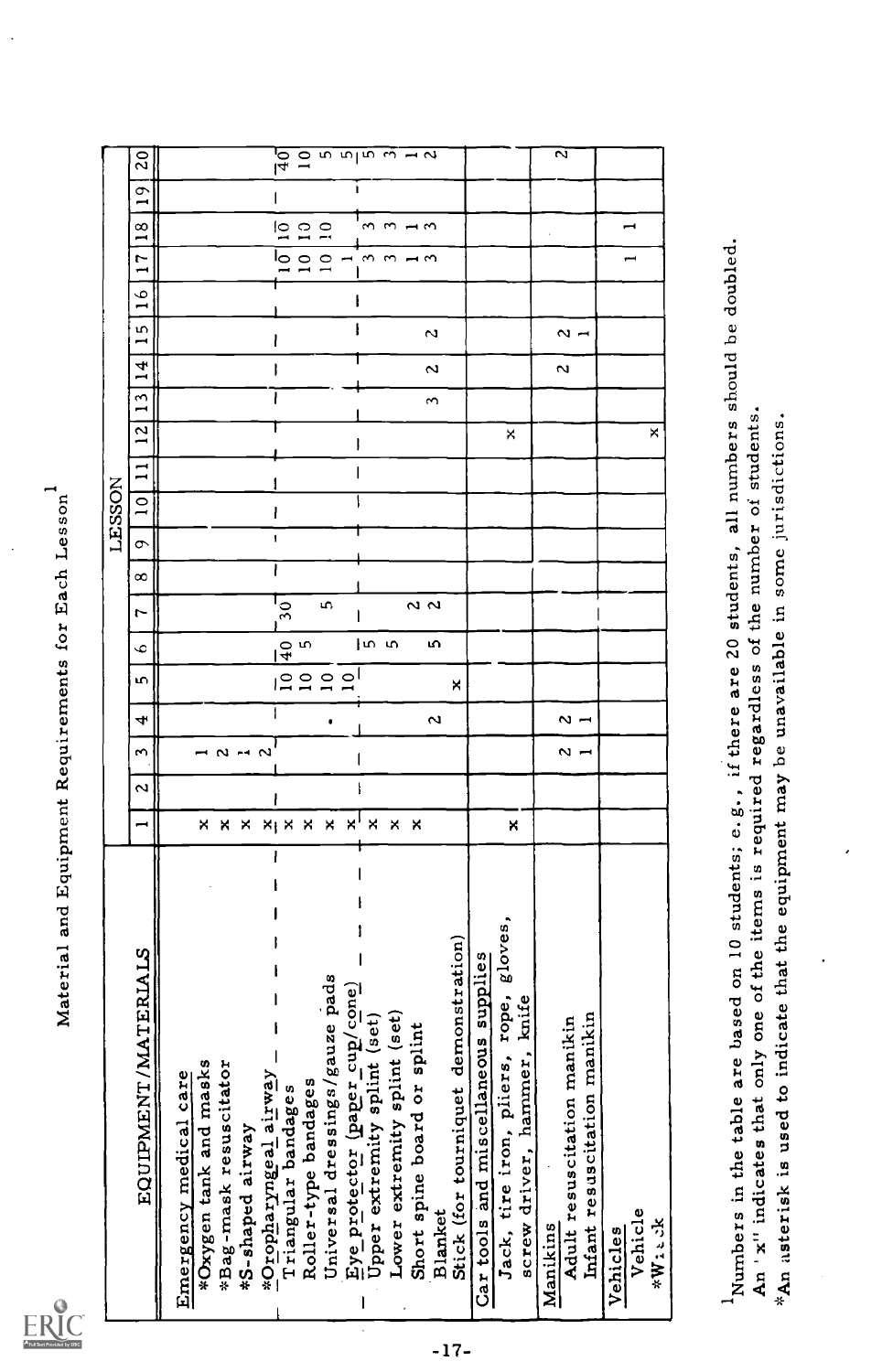The instructor is advised that teaching aids are designed to complement the spoken word and may wish to tailor the teaching aids to his own style and needs. It might be noted that, for teaching anatomy and physiology, it would be helpful to have anatomic charts of each system discussed. Other areas where slides would be helpful are listed in the Instructor's Lesson Plans.

#### Instructor Qualifications

The course has been designed so that it can be taught by a single instructor, with assistants as necessary for supervision of skill practice. The lead instructor for a lesson could also serve as overall training administrator. The instructor should have the following qualifications:

- Experience in traffic accident emergency medical care services.
- Knowledge of all topics and skills covered in the course.
- Familiarity with all jurisdictional laws and procedures relative to handling the injured on the highway.
- Experience in teaching all topics and skills covered in the course.

In addition to the preceding qualifications, it is considered desirable for the instructor to have completed the 81-hour basic training program for emer-<br>gency medical technicians.<sup>1</sup>

#### Student Prerequisites

Students for this course will be recruits with qualifications that conform to established jurisdictional requirements. Since the course goes beyond much training now provided for the law enforcement officer, it is assumed that initially the course may be given to individuals with varying years of experience on the job. Although not specifically developed as a refresher course, it is believed that the course as designed can serve initially b

 $1_{\text{Op }\text{Cit.}}$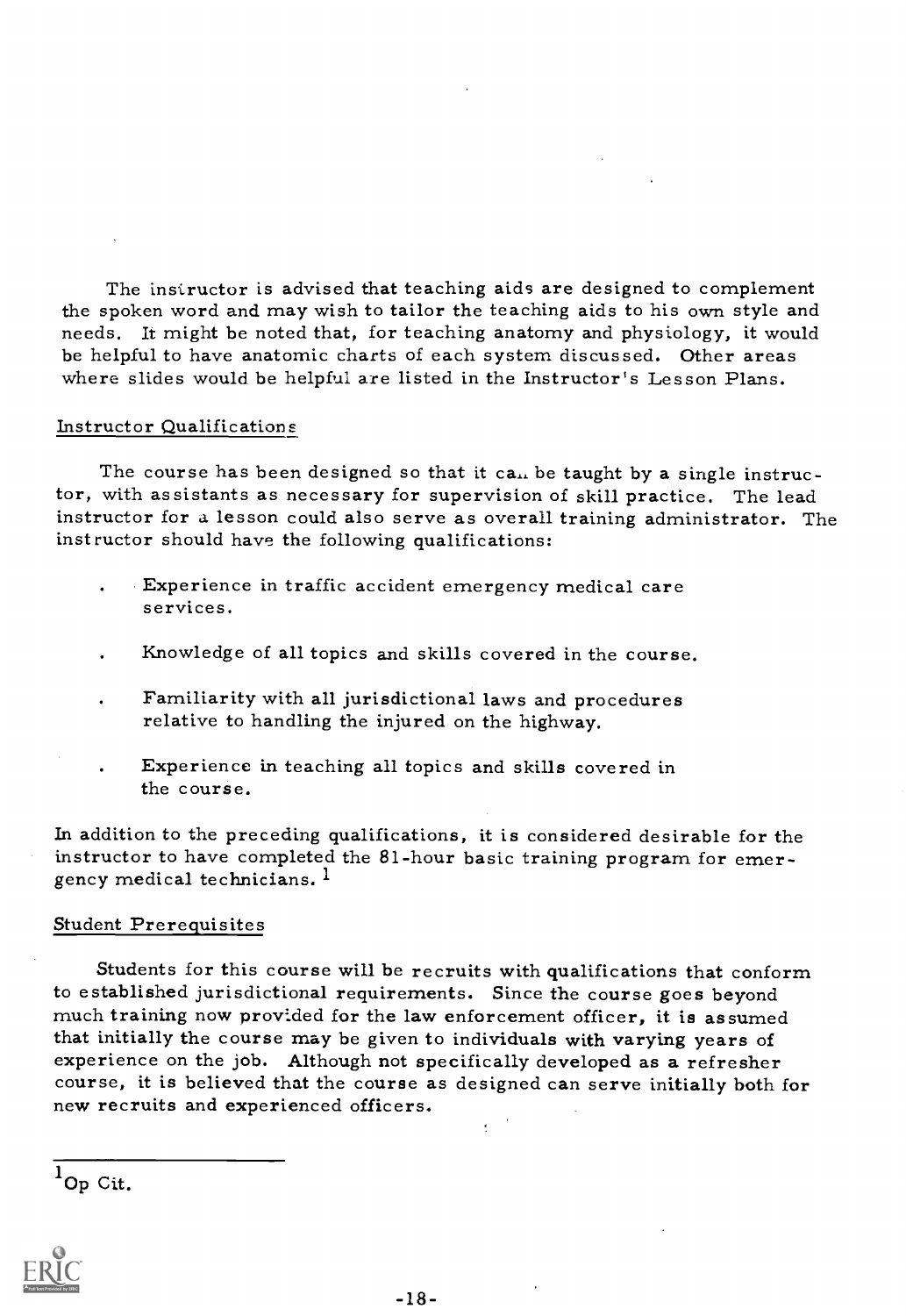# References

The medical content of the course has been based on the text, Emergency Care and Transportation of the Sick and Injured, prepared by the American Academy of Orthopaedic Surgeons. This document and other references used in the development of course materials or of potential use to the instructor and student are listed in the appendix.

If the course is given in a compressed time frame of  $5$  days, it may be unreasonable to expect students to complete reading assignments prior to attending class. Therefore, reading assignments in a specified text have not been included in the course design. Should the instructor wish to utilize a student text, he should select one from those listed in the appendix. In any event, it is recommended that the texts listed in the appendix be available in a library for student reference.

#### Student Study Guide

The Student Study Guide has been prepared as an exercise workbook to assist students in reviewing materials presented in class. Included in the Guide is a unit of study for each lesson in the emergency medical care course. The training objectives are given for each lesson and, for most lessons, a set of review exercises is provided. No review exercises are included when the lesson provides general background information or when the lesson is a review or examination. session.

Although the review exercises are designed in the form of test items, the Student Study Gu de is not a test. It has been designed to be completed after a lesson or group of lessons has been presented in class. It therefore has been developed to assist mudents in reviewing and reinforcing information presented in class. It is suggested that review of appropriate Study Guide lesson units serve as a basis for each of the four "Review and Discussion" lessons interspersed in the course schedule.

#### Using the Lesson Plans

Each lesson plan consists of two parts. The first part briefly outlines the objectives and requirements for teaching the lesson; the second part provides a detailed outline of the lesson content.

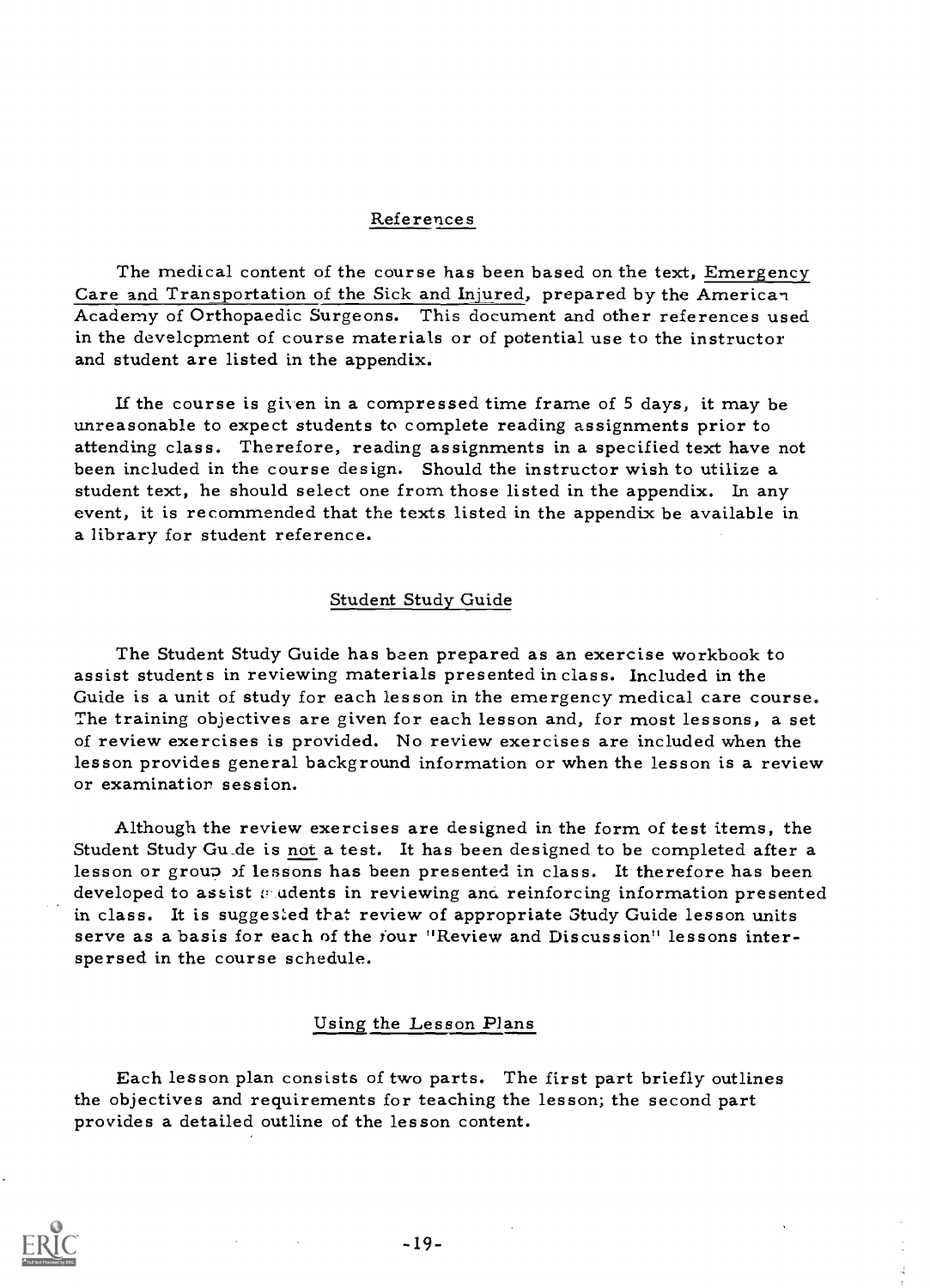Training requirements include, as appropriate, requirements for facilities, personnel and training aids. Training aids include recommendations for slides, films, charts, handouts, etc., as well as specific equip-<br>ment and materials (for example, resuscitation manikins) needed for the les son.

The outline of instructions gives detailed procedures and contents for each lesson. It includes estimates of elapsed and projected times for each topic area as an aid to the instructor in maintaining his class on schedule as well as a means of indicating the emphasis to be given to a topic area. In addition, a column to the right of the lesson outline lists training aids appropriate for the particular topic area.

#### Measurement of Student Achievement

Trainees will be evaluated on both their technical skills and knowledge. Knowledge is evaluated primarily by the final written test. The pass/fail score for this test should be determined by the local training administrator. "Review and Discussion" sessions provide for interim assessment of student assimilation of course contents.

Technical skills are evaluated by a final practical examination. Students should demonstrate proficiency in all skills tested. In addition, the instructor can evaluate student progress in skill attainment in classroom practice sessions as well as in the field training sessions.

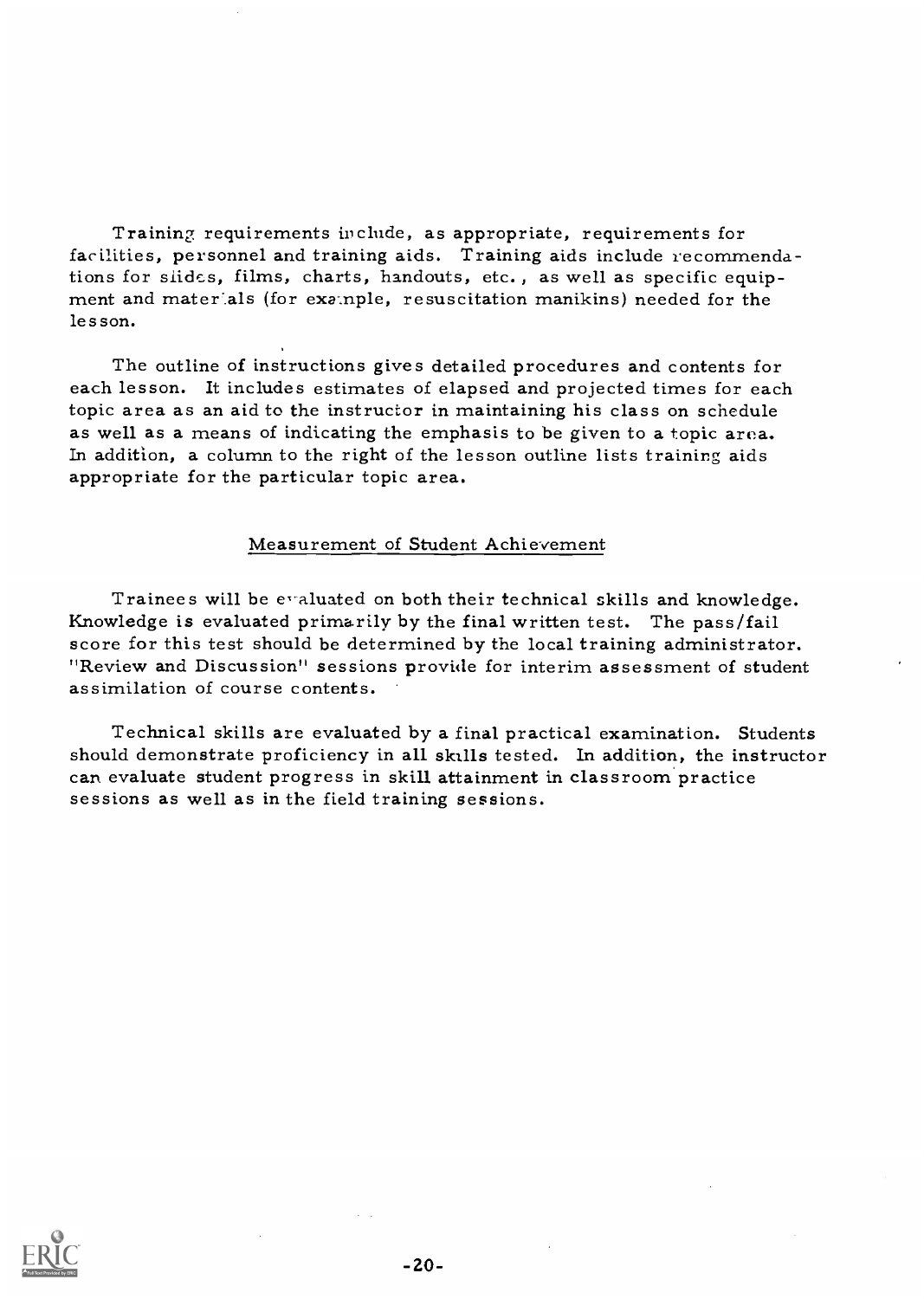

REFERENCES

 $\bullet$ 

APPENDIX